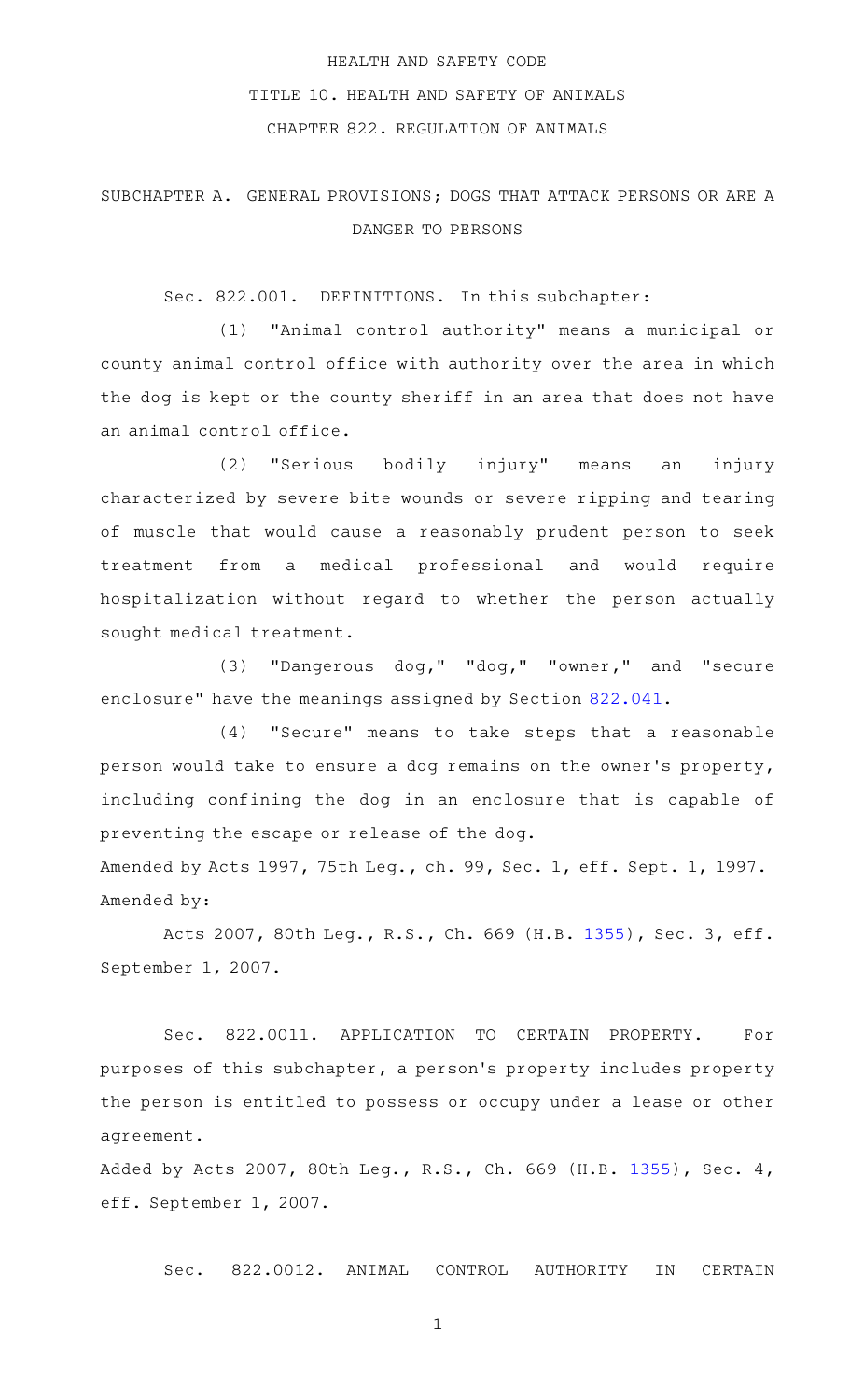MUNICIPALITIES. (a) This section applies only to an incorporated municipality that has a population of more than 1,000 and that is the county seat of a county with a population of less than 1,600.

(b) Notwithstanding the definition in Section  $822.001(1)$  $822.001(1)$ , for purposes of this subchapter the police department of a municipality described by Subsection (a) is the animal control authority for the municipality in all areas in which a dog is kept and that are subject to the authority of the police department. Added by Acts 2017, 85th Leg., R.S., Ch. 976 (S.B. [2283](http://www.legis.state.tx.us/tlodocs/85R/billtext/html/SB02283F.HTM)), Sec. 1, eff. September 1, 2017.

Sec. 822.002. SEIZURE OF A DOG CAUSING DEATH OF OR SERIOUS BODILY INJURY TO A PERSON. (a) A justice court, county court, or municipal court shall order the animal control authority to seize a dog and shall issue a warrant authorizing the seizure:

 $(1)$  on the sworn complaint of any person, including the county attorney, the city attorney, or a peace officer, that the dog has caused the death of or serious bodily injury to a person by attacking, biting, or mauling the person; and

(2) on a showing of probable cause to believe that the dog caused the death of or serious bodily injury to the person as stated in the complaint.

(b) The animal control authority shall seize the dog or order its seizure and shall provide for the impoundment of the dog in secure and humane conditions until the court orders the disposition of the dog.

Acts 1989, 71st Leg., ch. 678, Sec. 1, eff. Sept. 1, 1989. Renumbered from Health & Safety Code Sec. 822.001 and amended by Acts 1997, 75th Leg., ch. 99, Sec. 1, eff. Sept. 1, 1997.

Sec. 822.003. HEARING. (a) The court shall set a time for a hearing to determine whether the dog caused the death of or serious bodily injury to a person by attacking, biting, or mauling the person. The hearing must be held not later than the 10th day after the date on which the warrant is issued.

(b) The court shall give written notice of the time and place of the hearing to: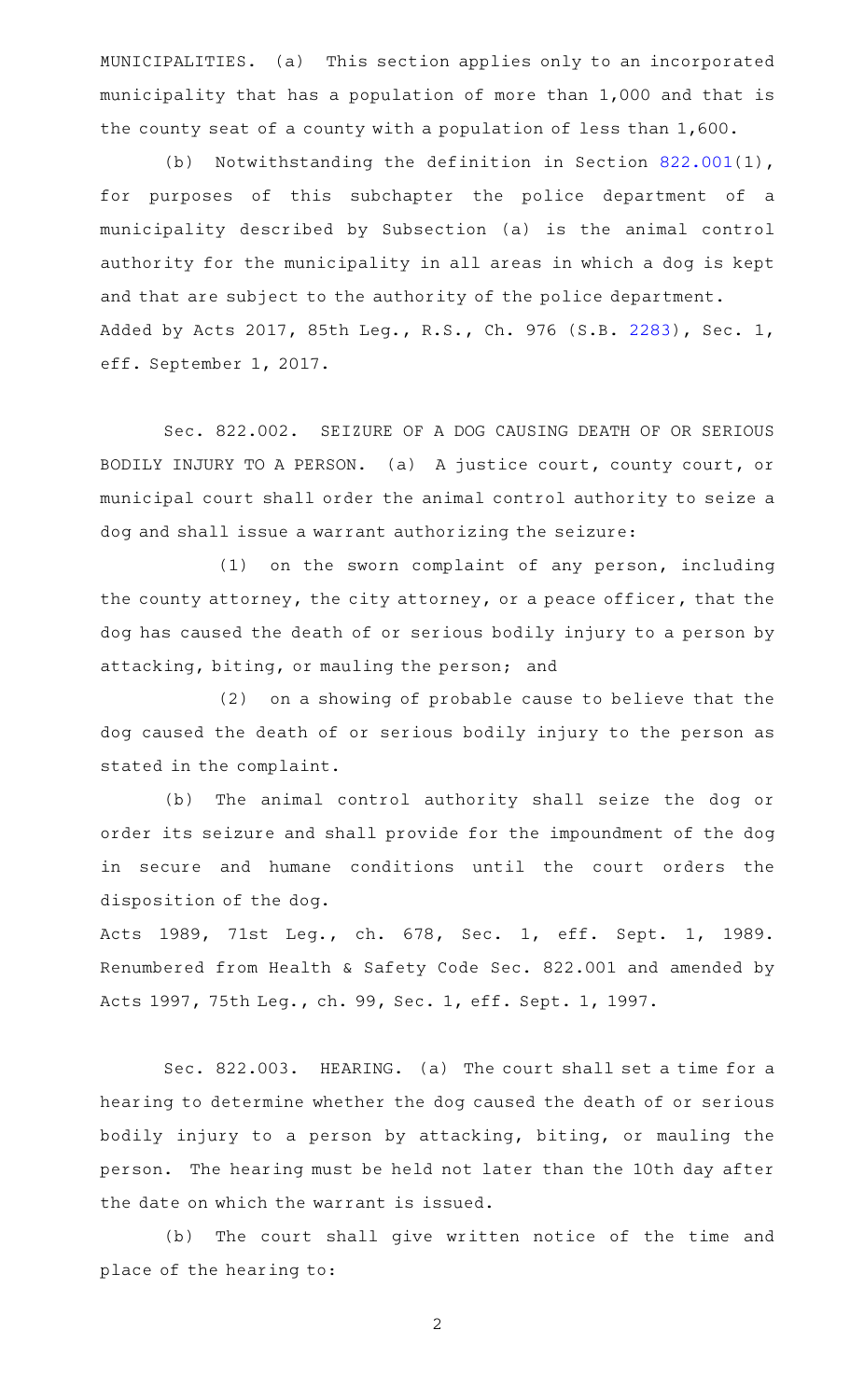(1) the owner of the dog or the person from whom the dog was seized; and

 $(2)$  the person who made the complaint.

(c) Any interested party, including the county attorney or city attorney, is entitled to present evidence at the hearing.

(d) The court shall order the dog destroyed if the court finds that the dog caused the death of a person by attacking, biting, or mauling the person. If that finding is not made, the court shall order the dog released to:

 $(1)$  its owner;

 $(2)$  the person from whom the dog was seized; or

(3) any other person authorized to take possession of the dog.

(e) The court may order the dog destroyed if the court finds that the dog caused serious bodily injury to a person by attacking, biting, or mauling the person. If that finding is not made, the court shall order the dog released to:

 $(1)$  its owner;

 $(2)$  the person from whom the dog was seized; or

(3) any other person authorized to take possession of the dog.

(f) The court may not order the dog destroyed if the court finds that the dog caused the serious bodily injury to a person by attacking, biting, or mauling the person and:

(1) the dog was being used for the protection of a person or person's property, the attack, bite, or mauling occurred in an enclosure in which the dog was being kept, and:

(A) the enclosure was reasonably certain to prevent the dog from leaving the enclosure on its own and provided notice of the presence of a dog; and

(B) the injured person was at least eight years of age, and was trespassing in the enclosure when the attack, bite, or mauling occurred;

 $(2)$  the dog was not being used for the protection of a person or person's property, the attack, bite, or mauling occurred in an enclosure in which the dog was being kept, and the injured person was at least eight years of age and was trespassing in the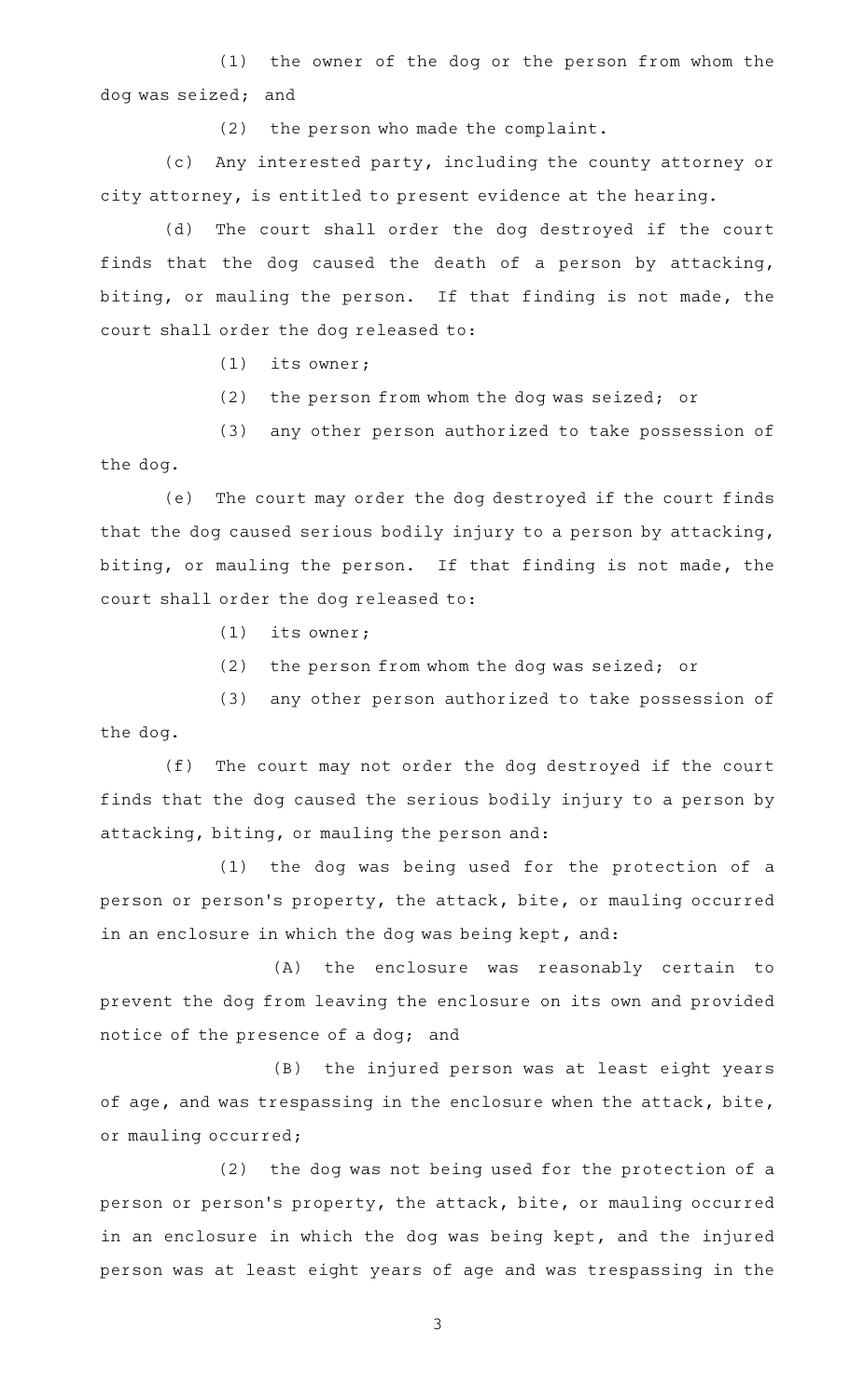enclosure when the attack, bite, or mauling occurred;

 $(3)$  the attack, bite, or mauling occurred during an arrest or other action of a peace officer while the peace officer was using the dog for law enforcement purposes;

(4) the dog was defending a person from an assault or person 's property from damage or theft by the injured person; or

(5) the injured person was younger than eight years of age, the attack, bite, or mauling occurred in an enclosure in which the dog was being kept, and the enclosure was reasonably certain to keep a person younger than eight years of age from entering. Acts 1989, 71st Leg., ch. 678, Sec. 1, eff. Sept. 1, 1989. Renumbered from Health & Safety Code Sec. 822.002 and amended by Acts 1997, 75th Leg., ch. 99, Sec. 1, eff. Sept. 1, 1997.

Sec. 822.004. DESTRUCTION OF DOG. The destruction of a dog under this subchapter must be performed by:

(1) a licensed veterinarian;

(2) personnel of a recognized animal shelter or humane society who are trained in the humane destruction of animals; or

(3) personnel of a governmental agency responsible for animal control who are trained in the humane destruction of animals.

Acts 1989, 71st Leg., ch. 678, Sec. 1, eff. Sept. 1, 1989. Renumbered from Health & Safety Code Sec. 822.003 by Acts 1997, 75th Leg., ch. 99, Sec. 1, eff. Sept. 1, 1997.

Sec. 822.005. ATTACK BY DOG. (a) A person commits an offense if the person is the owner of a dog and the person:

(1) with criminal negligence, as defined by Section [6.03](http://www.statutes.legis.state.tx.us/GetStatute.aspx?Code=PE&Value=6.03), Penal Code, fails to secure the dog and the dog makes an unprovoked attack on another person that occurs at a location other than the owner 's real property or in or on the owner 's motor vehicle or boat and that causes serious bodily injury, as defined by Section [1.07](http://www.statutes.legis.state.tx.us/GetStatute.aspx?Code=PE&Value=1.07), Penal Code, or death to the other person; or

(2) knows the dog is a dangerous dog by learning in a manner described by Section [822.042](http://www.statutes.legis.state.tx.us/GetStatute.aspx?Code=HS&Value=822.042)(g) that the person is the owner of a dangerous dog, and the dangerous dog makes an unprovoked attack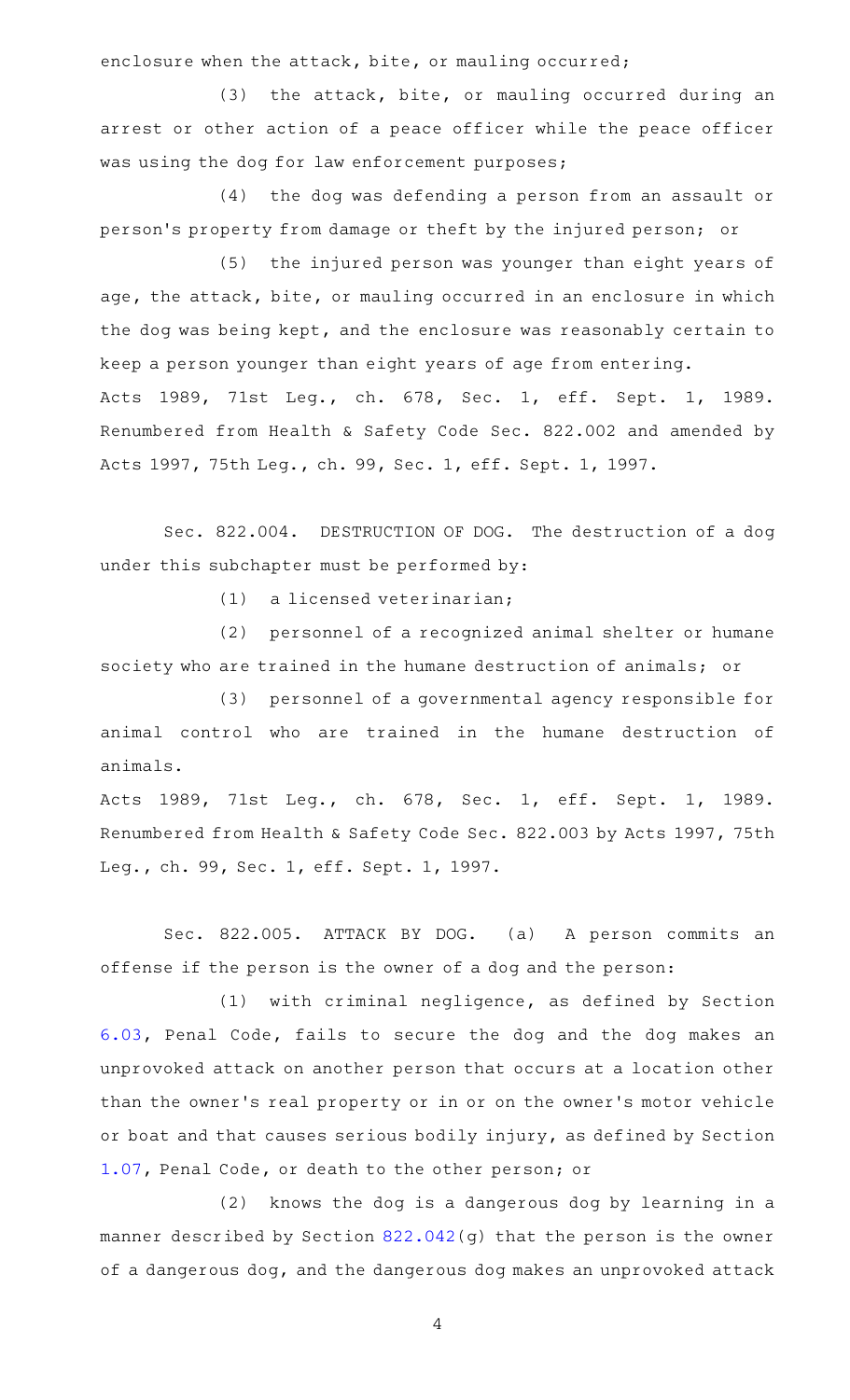on another person that occurs at a location other than a secure enclosure in which the dog is restrained in accordance with Subchapter D and that causes serious bodily injury, as defined by Section [822.001,](http://www.statutes.legis.state.tx.us/GetStatute.aspx?Code=HS&Value=822.001) or death to the other person.

(b) An offense under this section is a felony of the third degree unless the attack causes death, in which event the offense is a felony of the second degree.

(c) If a person is found guilty of an offense under this section, the court may order the dog destroyed by a person listed in Section [822.004.](http://www.statutes.legis.state.tx.us/GetStatute.aspx?Code=HS&Value=822.004)

(d) A person who is subject to prosecution under this section and under any other law may be prosecuted under this section, the other law, or both.

Acts 1989, 71st Leg., ch. 678, Sec. 1, eff. Sept. 1, 1989. Renumbered from Health & Safety Code Sec. 822.004 and amended by Acts 1997, 75th Leg., ch. 99, Sec. 1, eff. Sept. 1, 1997. Amended by:

Acts 2007, 80th Leg., R.S., Ch. 669 (H.B. [1355](http://www.legis.state.tx.us/tlodocs/80R/billtext/html/HB01355F.HTM)), Sec. 5, eff. September 1, 2007.

Sec. 822.006. DEFENSES. (a) It is a defense to prosecution under Section [822.005](http://www.statutes.legis.state.tx.us/GetStatute.aspx?Code=HS&Value=822.005)(a) that the person is a veterinarian, a veterinary clinic employee, a peace officer, a person employed by a recognized animal shelter, or a person employed by this state or a political subdivision of this state to deal with stray animals and has temporary ownership, custody, or control of the dog in connection with that position.

(b) It is a defense to prosecution under Section  $822.005(a)$  $822.005(a)$ that the person is an employee of the Texas Department of Criminal Justice or a law enforcement agency and trains or uses dogs for law enforcement or corrections purposes and is training or using the dog in connection with the person 's official capacity.

(c) It is a defense to prosecution under Section  $822.005(a)$  $822.005(a)$ that the person is a dog trainer or an employee of a guard dog company under Chapter [1702](http://www.statutes.legis.state.tx.us/GetStatute.aspx?Code=OC&Value=1702), Occupations Code, and has temporary ownership, custody, or control of the dog in connection with that position.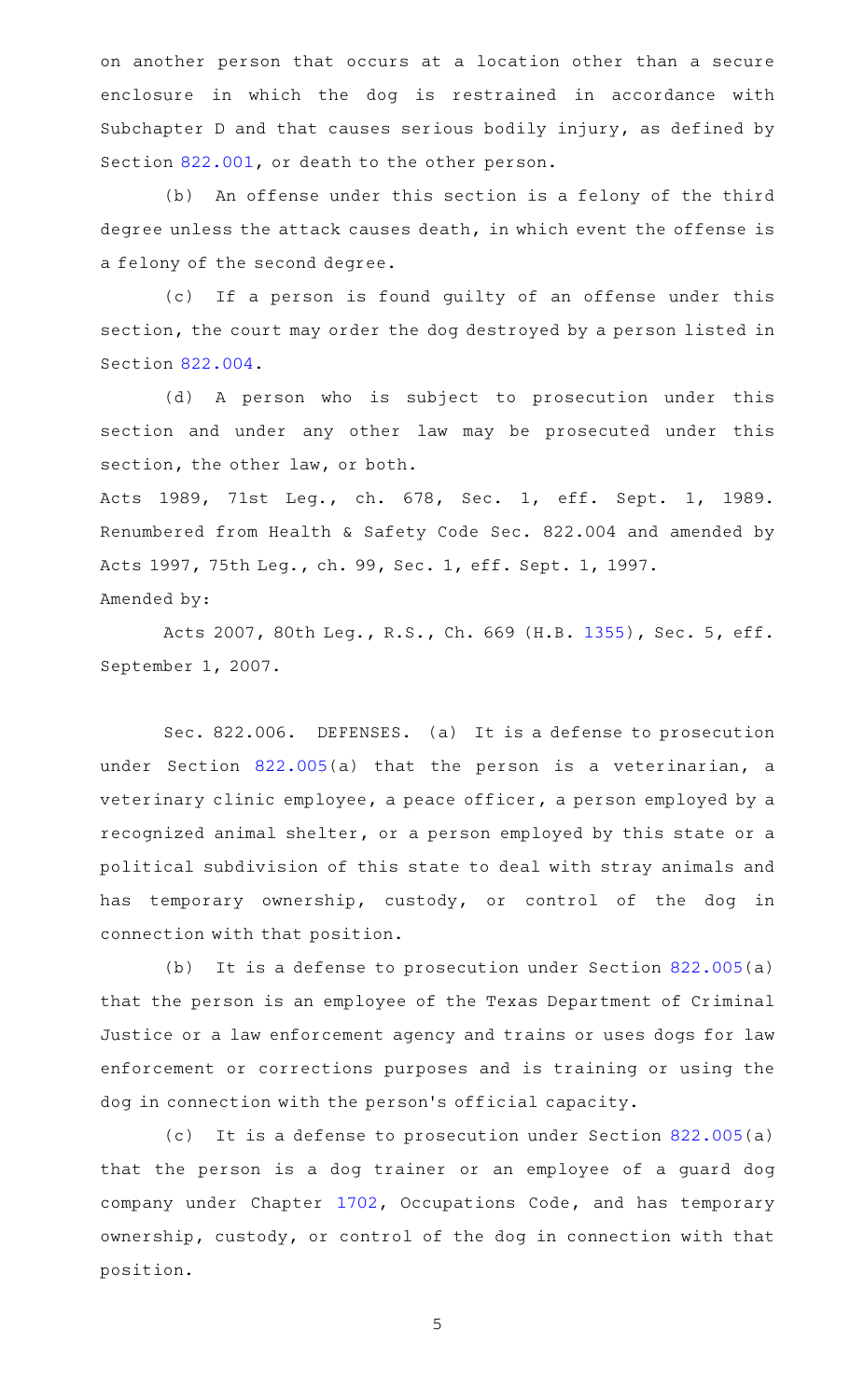(d) It is a defense to prosecution under Section  $822.005(a)$  $822.005(a)$ that the person is a person with a disability and uses the dog to provide assistance, the dog is trained to provide assistance to a person with a disability, and the person is using the dog to provide assistance in connection with the person 's disability.

(e) It is a defense to prosecution under Section  $822.005(a)$  $822.005(a)$ that the person attacked by the dog was at the time of the attack engaged in conduct prohibited by Chapters [19,](http://www.statutes.legis.state.tx.us/GetStatute.aspx?Code=PE&Value=19) [20](http://www.statutes.legis.state.tx.us/GetStatute.aspx?Code=PE&Value=20), [21](http://www.statutes.legis.state.tx.us/GetStatute.aspx?Code=PE&Value=21), [22,](http://www.statutes.legis.state.tx.us/GetStatute.aspx?Code=PE&Value=22) [28,](http://www.statutes.legis.state.tx.us/GetStatute.aspx?Code=PE&Value=28) [29](http://www.statutes.legis.state.tx.us/GetStatute.aspx?Code=PE&Value=29), and [30,](http://www.statutes.legis.state.tx.us/GetStatute.aspx?Code=PE&Value=30) Penal Code.

(f) It is an affirmative defense to prosecution under Section [822.005](http://www.statutes.legis.state.tx.us/GetStatute.aspx?Code=HS&Value=822.005)(a) that, at the time of the conduct charged, the person and the dog are participating in an organized search and rescue effort at the request of law enforcement.

(g) It is an affirmative defense to prosecution under Section [822.005](http://www.statutes.legis.state.tx.us/GetStatute.aspx?Code=HS&Value=822.005)(a) that, at the time of the conduct charged, the person and the dog are participating in an organized dog show or event sponsored by a nationally recognized or state-recognized kennel club.

(h) It is an affirmative defense to prosecution under Section [822.005](http://www.statutes.legis.state.tx.us/GetStatute.aspx?Code=HS&Value=822.005)(a) that, at the time of the conduct charged, the person and the dog are engaged in:

(1) a lawful hunting activity; or

 $(2)$  a farming or ranching activity, including herding livestock, typically performed by a working dog on a farm or ranch.

(i) It is a defense to prosecution under Section  $822.005(a)$  $822.005(a)$ that, at the time of the conduct charged, the person's dog was on a leash and the person:

(1) was in immediate control of the dog; or

 $(2)$  if the person was not in control of the dog, the person was making immediate and reasonable attempts to regain control of the dog.

Added by Acts 2007, 80th Leg., R.S., Ch. 669 (H.B. [1355](http://www.legis.state.tx.us/tlodocs/80R/billtext/html/HB01355F.HTM)), Sec. 6, eff. September 1, 2007.

Amended by:

Acts 2015, 84th Leg., R.S., Ch. 1 (S.B. [219](http://www.legis.state.tx.us/tlodocs/84R/billtext/html/SB00219F.HTM)), Sec. 3.1598, eff. April 2, 2015.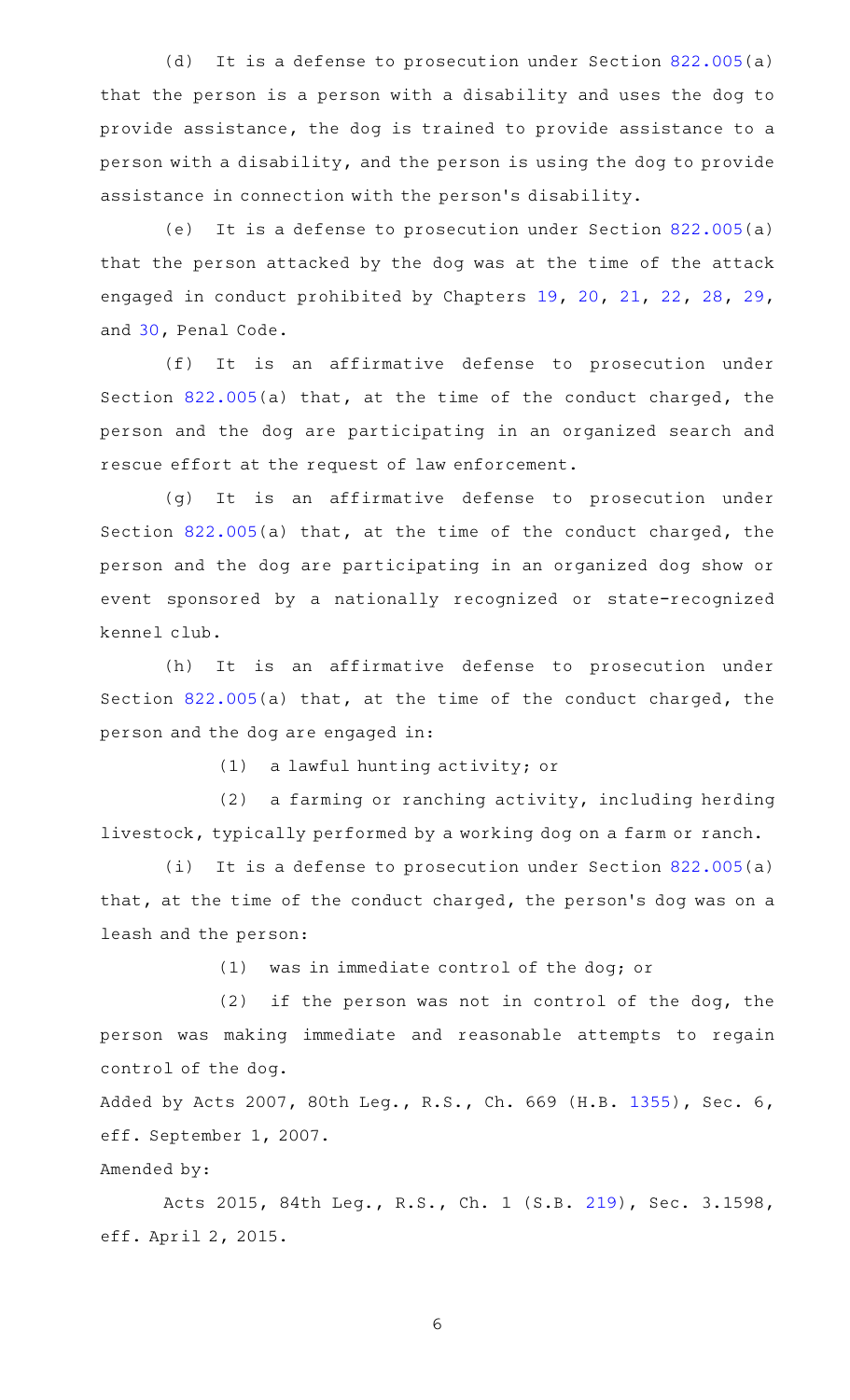Sec. 822.007. LOCAL REGULATION OF DOGS. This subchapter does not prohibit a municipality or county from adopting leash or registration requirements applicable to dogs. Added by Acts 2007, 80th Leg., R.S., Ch. 669 (H.B. [1355](http://www.legis.state.tx.us/tlodocs/80R/billtext/html/HB01355F.HTM)), Sec. 6, eff. September 1, 2007.

SUBCHAPTER B. DOGS AND COYOTES THAT ARE A DANGER TO ANIMALS

Sec. 822.011. DEFINITIONS. In this subchapter:

(1) "Dog or coyote" includes a crossbreed between a dog and a coyote.

(2) "Livestock" includes exotic livestock as defined by Section [161.001,](http://www.statutes.legis.state.tx.us/GetStatute.aspx?Code=AG&Value=161.001) Agriculture Code. Added by Acts 2003, 78th Leg., ch. 1002, Sec. 1, eff. Sept. 1, 2003.

Sec. 822.012. CERTAIN DOGS AND COYOTES PROHIBITED FROM RUNNING AT LARGE; CRIMINAL PENALTY. (a) The owner, keeper, or person in control of a dog or coyote that the owner, keeper, or person knows is accustomed to run, worry, or kill livestock, domestic animals, or fowls may not permit the dog or coyote to run at large.

(b) A person who violates this section commits an offense. An offense under this subsection is punishable by a fine of not more than \$100.

(c) Each time a dog or coyote runs at large in violation of this section constitutes a separate offense. Added by Acts 1989, 71st Leg., ch. 678, Sec. 1, eff. Sept. 1, 1989. Renumbered from Health & Safety Code Sec. 822.011 and amended by Acts 2003, 78th Leg., ch. 1002, Sec. 1, eff. Sept. 1, 2003.

Sec. 822.013. DOGS OR COYOTES THAT ATTACK ANIMALS. (a) A dog or coyote that is attacking, is about to attack, or has recently attacked livestock, domestic animals, or fowls may be killed by:

 $(1)$  any person witnessing the attack; or

(2) the attacked animal's owner or a person acting on behalf of the owner if the owner or person has knowledge of the attack.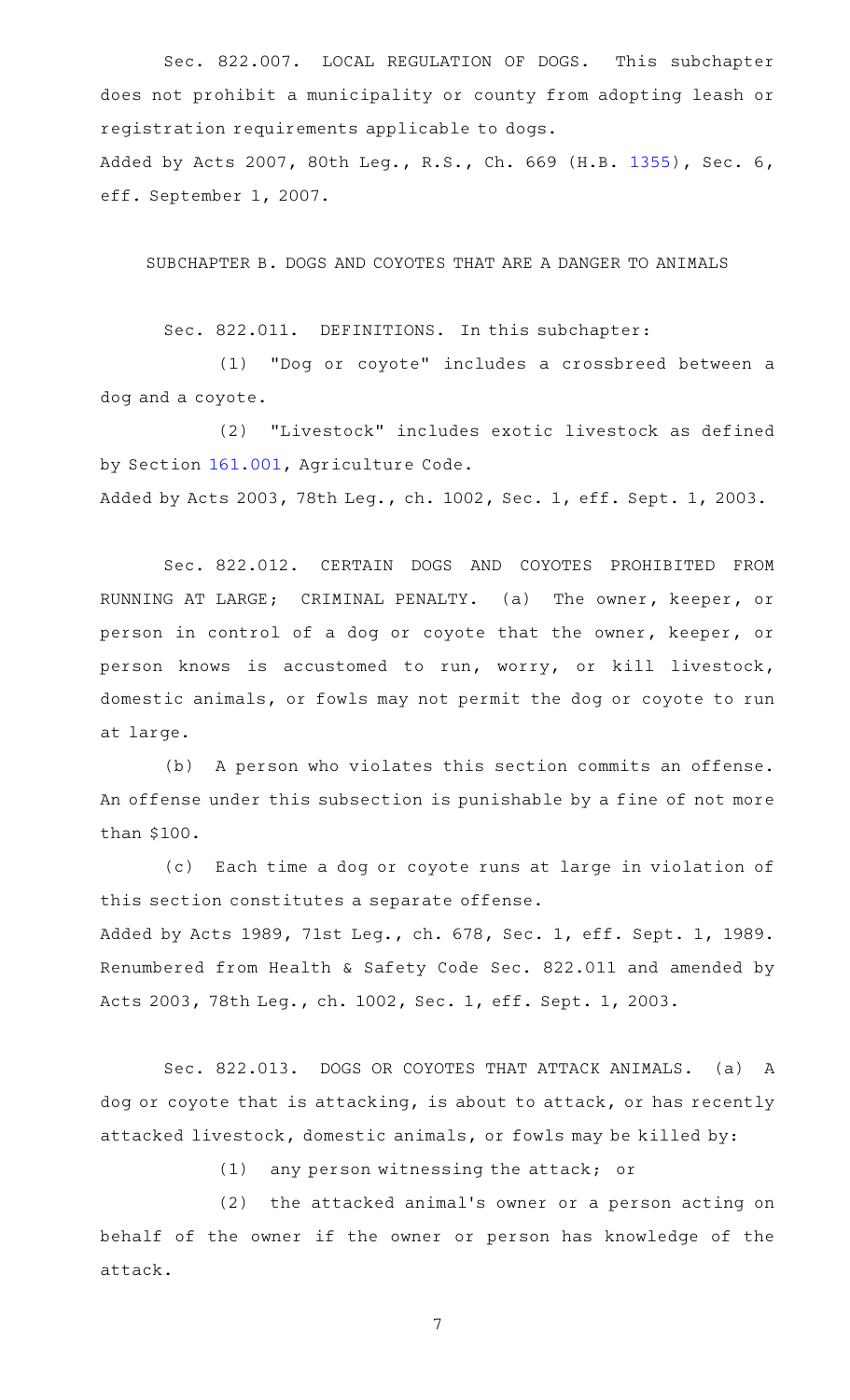(b) A person who kills a dog or coyote as provided by this section is not liable for damages to the owner, keeper, or person in control of the dog or coyote.

(c) A person who discovers on the person's property a dog or coyote known or suspected of having killed livestock, domestic animals, or fowls may detain or impound the dog or coyote and return it to its owner or deliver the dog or coyote to the local animal control authority. The owner of the dog or coyote is liable for all costs incurred in the capture and care of the dog or coyote and all damage done by the dog or coyote.

(d) The owner, keeper, or person in control of a dog or coyote that is known to have attacked livestock, domestic animals, or fowls shall control the dog or coyote in a manner approved by the local animal control authority.

(e) A person is not required to acquire a hunting license under Section [42.002,](http://www.statutes.legis.state.tx.us/GetStatute.aspx?Code=PW&Value=42.002) Parks and Wildlife Code, to kill a dog or coyote under this section.

Added by Acts 1989, 71st Leg., ch. 678, Sec. 1, eff. Sept. 1, 1989. Renumbered from Health & Safety Code Sec. 822.033 and amended by Acts 2003, 78th Leg., ch. 1002, Sec. 1, eff. Sept. 1, 2003.

#### SUBCHAPTER C. COUNTY REGISTRATION AND REGULATION OF DOGS

Sec. 822.021. APPLICATION TO COUNTIES THAT ADOPT SUBCHAPTER. This subchapter applies only to a county that adopts this subchapter by a majority vote of the qualified voters of the county voting at an election held under this subchapter. This subchapter shall not apply to any county or municipality that enacts or has enacted registration or restraint laws pursuant to Chapter 826 (Rabies Control Act of 1981).

Acts 1989, 71st Leg., ch. 678, Sec. 1, eff. Sept. 1, 1989. Amended by Acts 1995, 74th Leg., ch. 489, Sec. 1, eff. Aug. 28, 1995.

Sec. 822.022. PETITION FOR ELECTION. (a) On receiving a petition signed by at least 100 qualified property taxpaying voters of the county or a majority of the qualified property taxpaying voters of the county, whichever is less, the commissioners court of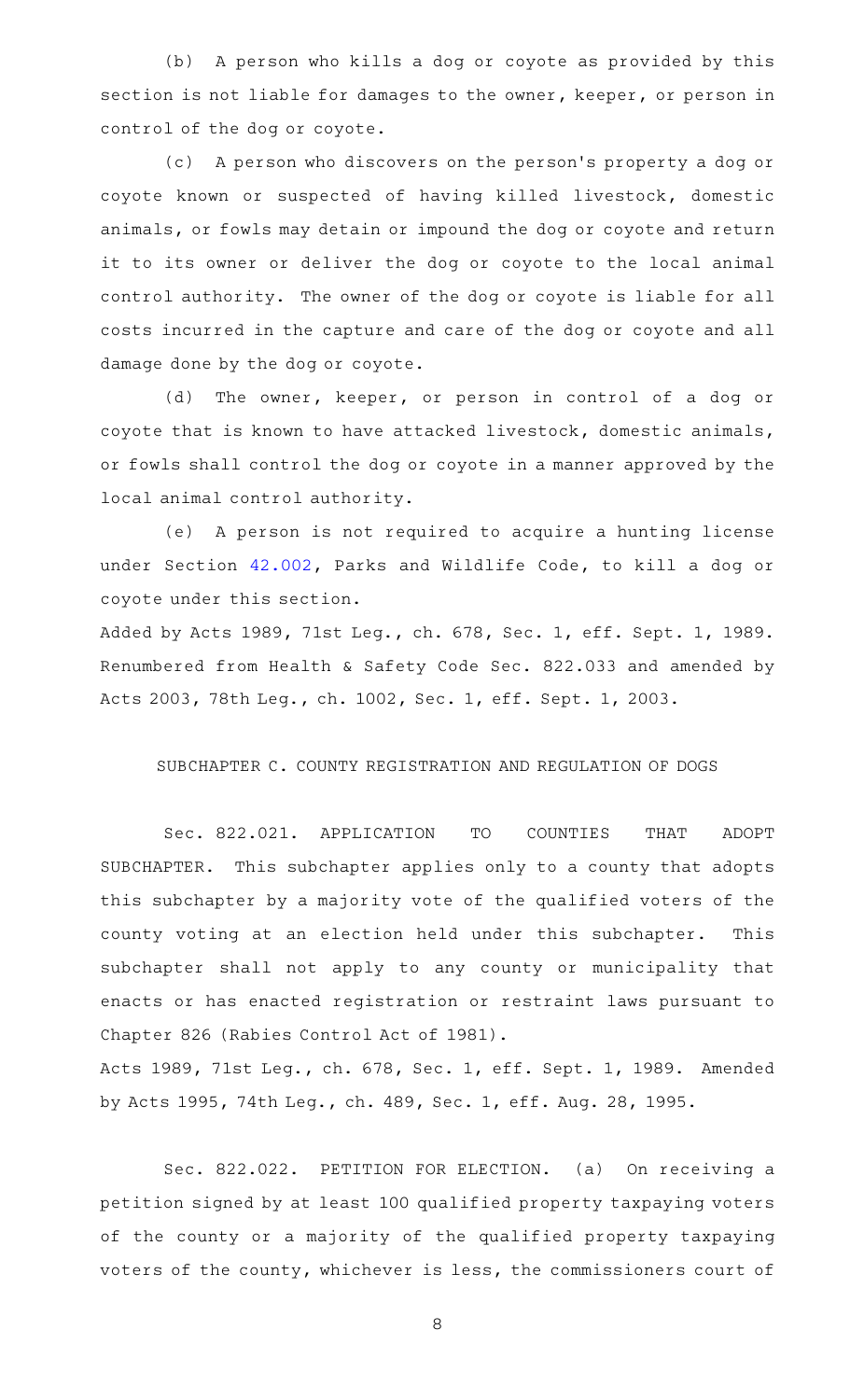a county shall order an election to determine whether the registration of and registration fee for dogs will be required in the county.

(b) The election shall be held on the first authorized uniform election date prescribed by the Election Code that allows sufficient time to comply with other requirements of law. Acts 1989, 71st Leg., ch. 678, Sec. 1, eff. Sept. 1, 1989.

Sec. 822.023. NOTICE. In addition to the notice required by Section [4.003](http://www.statutes.legis.state.tx.us/GetStatute.aspx?Code=EL&Value=4.003), Election Code, notice of an election under this subchapter shall be published at least once in an English language newspaper of general circulation in the county. If there is no English language newspaper of general circulation in the county, the notice shall be posted at the courthouse door for at least one week before the election.

Acts 1989, 71st Leg., ch. 678, Sec. 1, eff. Sept. 1, 1989.

Sec. 822.024. BALLOT PROPOSITION. The ballot for an election under this subchapter shall be printed to provide for voting for or against the proposition: "Registration of and registration fee for dogs."

Acts 1989, 71st Leg., ch. 678, Sec. 1, eff. Sept. 1, 1989.

Sec. 822.025. ELECTION RESULT. (a) If a majority of those voting at the election vote in favor of the measure, the requirement that dogs be registered takes effect in the county on the 10th day after the date on which the result of the election is declared.

(b) The county judge shall issue a proclamation declaring the result of the election if the vote is in favor of the measure. The proclamation shall be published at least once in an English language newspaper of general circulation in the county or, if there is no English language newspaper of general circulation in the county, the proclamation shall be posted at the courthouse door.

Acts 1989, 71st Leg., ch. 678, Sec. 1, eff. Sept. 1, 1989.

Sec. 822.026. INTERVAL BETWEEN ELECTIONS. (a) If the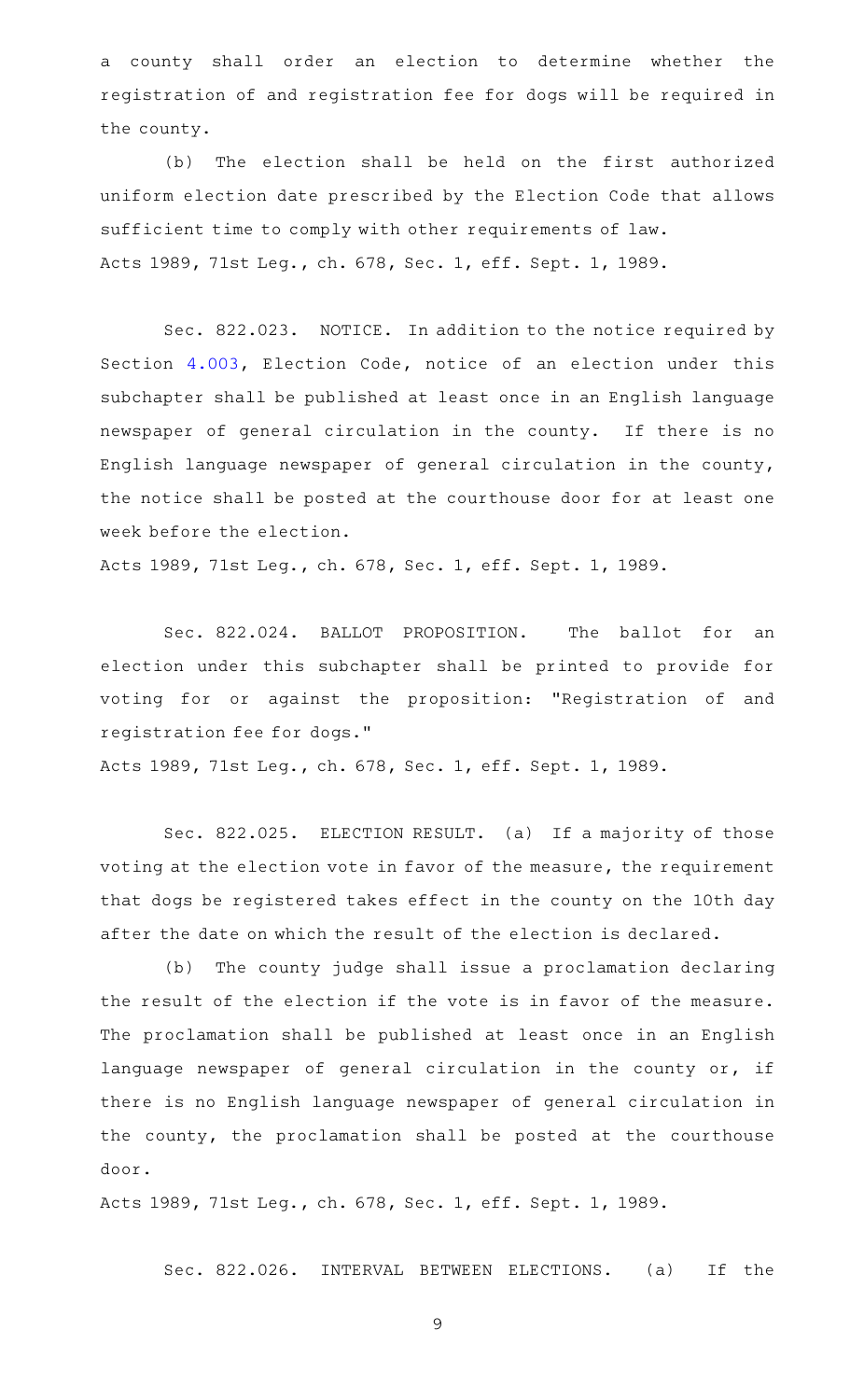result of an election is against the registration of and registration fee for dogs, another election on that subject may not be held for six months after the date of the election.

(b) If the result of an election is for the registration of and registration fee for dogs, an election to repeal the registration and fee may not be held for two years from the date of the election.

Acts 1989, 71st Leg., ch. 678, Sec. 1, eff. Sept. 1, 1989.

Sec. 822.027. REGISTRATION TAGS AND CERTIFICATE. (a) The commissioners court of a county shall furnish the county treasurer the necessary dog identification tags.

(b) The tags must be numbered consecutively and must be printed or impressed with the name of the county issuing the tags.

(c) The county treasurer shall assign a registration number to each dog registered with the county and shall give the owner or person having control of the dog the identification tag and a registration certificate.

(d) The county treasurer shall record the registration of a dog, including the age, breed, color, sex, and registration date of the dog. If the registration information is not recorded on microfilm, as may be permitted under other law, it shall be recorded in a book kept for that purpose.

(e) If the ownership of a dog is transferred, the dog's registration certificate shall be transferred to the new owner. Acts 1989, 71st Leg., ch. 678, Sec. 1, eff. Sept. 1, 1989.

Sec. 822.028. REGISTRATION FEE. (a) An owner of a dog registered under this subchapter must pay a registration fee of \$1. However, the commissioners court of the county may set the fee in an amount of more than \$1 but not more than \$5, and if the court sets the amount of the fee the owner must pay that amount.

(b) Registration is valid for one year from the date of registration.

(c) If a dog is moved to another county, the owner may present the registration certificate to the county treasurer of the county to which the dog is moved and receive without additional cost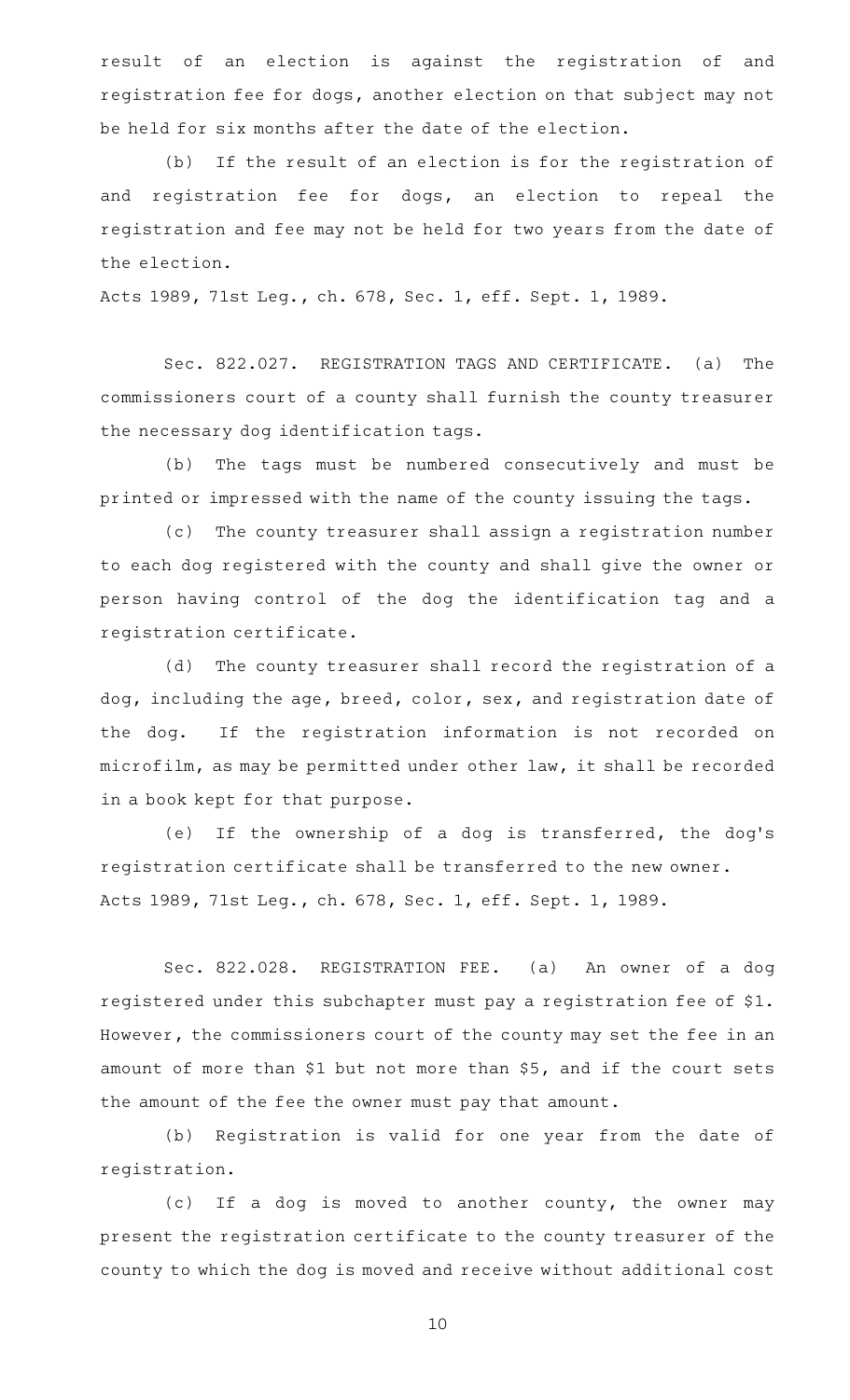a registration certificate. The new registration certificate is valid for one year from the date of registration in the county from which the dog was moved.

Acts 1989, 71st Leg., ch. 678, Sec. 1, eff. Sept. 1, 1989. Amended by Acts 2001, 77th Leg., ch. 870, Sec. 1, eff. June 14, 2001.

Sec. 822.029. DISPOSITION OF FEE. (a) The fee collected for the registration of a dog shall be deposited to the credit of a special fund of the county and used only to:

(1) defray the cost of administering this subchapter in the county, including the costs of registration and the identification tags; and

(2) reimburse the owner of any sheep, goats, calves, or other domestic animals or fowls killed in the county by a dog not owned by the person seeking reimbursement.

(b) Reimbursement under Subsection  $(a)(2)$  shall be made on the order of the commissioners court only on satisfactory proof of the killing.

(c) The commissioners court shall determine the amount and time of reimbursement. If there is insufficient money in the fund to reimburse all injured persons in full, reimbursement shall be made on a pro rata basis.

(d) The county treasurer shall keep an accurate record showing all amounts received into and paid from the fund. Acts 1989, 71st Leg., ch. 678, Sec. 1, eff. Sept. 1, 1989.

Sec. 822.030. REGISTRATION REQUIRED; EXCEPTION FOR TEMPORARY VISITS. (a) The owner or person having control of a dog six months of age or older in a county that has adopted this subchapter must register the dog not later than the 30th day after the date on which the proclamation is published or adopted.

(b) A dog brought into a county for not more than 10 days for breeding purposes, trial, or show is not required to be registered. Acts 1989, 71st Leg., ch. 678, Sec. 1, eff. Sept. 1, 1989.

Sec. 822.031. UNREGISTERED DOGS PROHIBITED FROM RUNNING AT LARGE. The owner or person having control of a dog at least six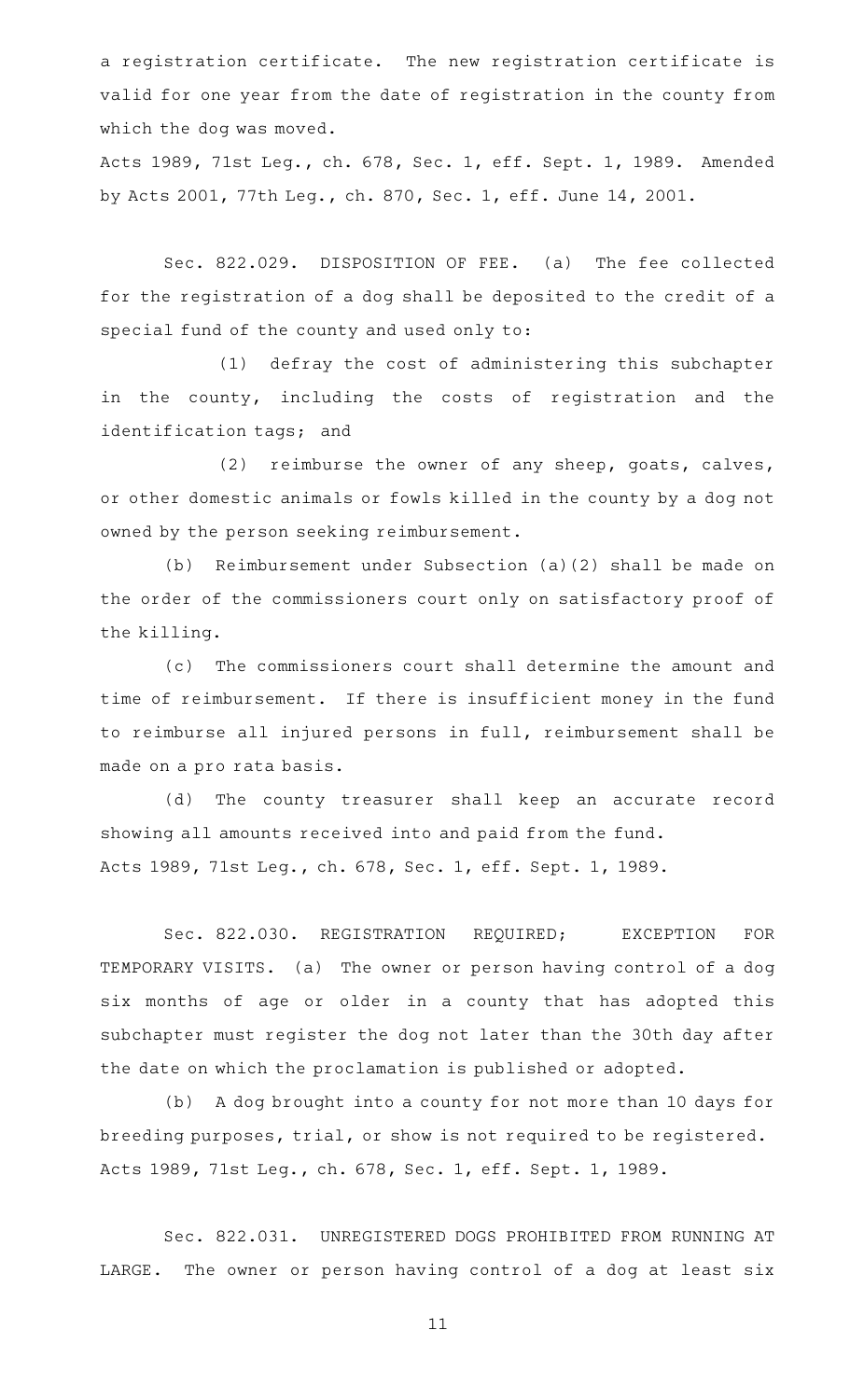months of age in a county adopting this subchapter may not allow the dog to run at large unless the dog:

(1) is registered under this subchapter with the county in which the dog runs at large; and

(2) has fastened about its neck a dog identification tag issued by the county.

Acts 1989, 71st Leg., ch. 678, Sec. 1, eff. Sept. 1, 1989.

Sec. 822.035. CRIMINAL PENALTY. (a) A person commits an offense if the person intentionally:

(1) fails or refuses to register a dog required to be registered under this subchapter;

(2) fails or refuses to allow a dog to be killed when ordered by the proper authorities to do so; or

(3) violates this subchapter.

(b) An offense under this section is a misdemeanor punishable by a fine of not more than \$100, confinement in the county jail for not more than 30 days, or both.

Acts 1989, 71st Leg., ch. 678, Sec. 1, eff. Sept. 1, 1989.

#### SUBCHAPTER D. DANGEROUS DOGS

#### Sec. 822.041. DEFINITIONS. In this subchapter:

(1) "Animal control authority" means a municipal or county animal control office with authority over the area where the dog is kept or a county sheriff in an area with no animal control office.

(2) "Dangerous dog" means a dog that:

(A) makes an unprovoked attack on a person that causes bodily injury and occurs in a place other than an enclosure in which the dog was being kept and that was reasonably certain to prevent the dog from leaving the enclosure on its own; or

(B) commits unprovoked acts in a place other than an enclosure in which the dog was being kept and that was reasonably certain to prevent the dog from leaving the enclosure on its own and those acts cause a person to reasonably believe that the dog will attack and cause bodily injury to that person.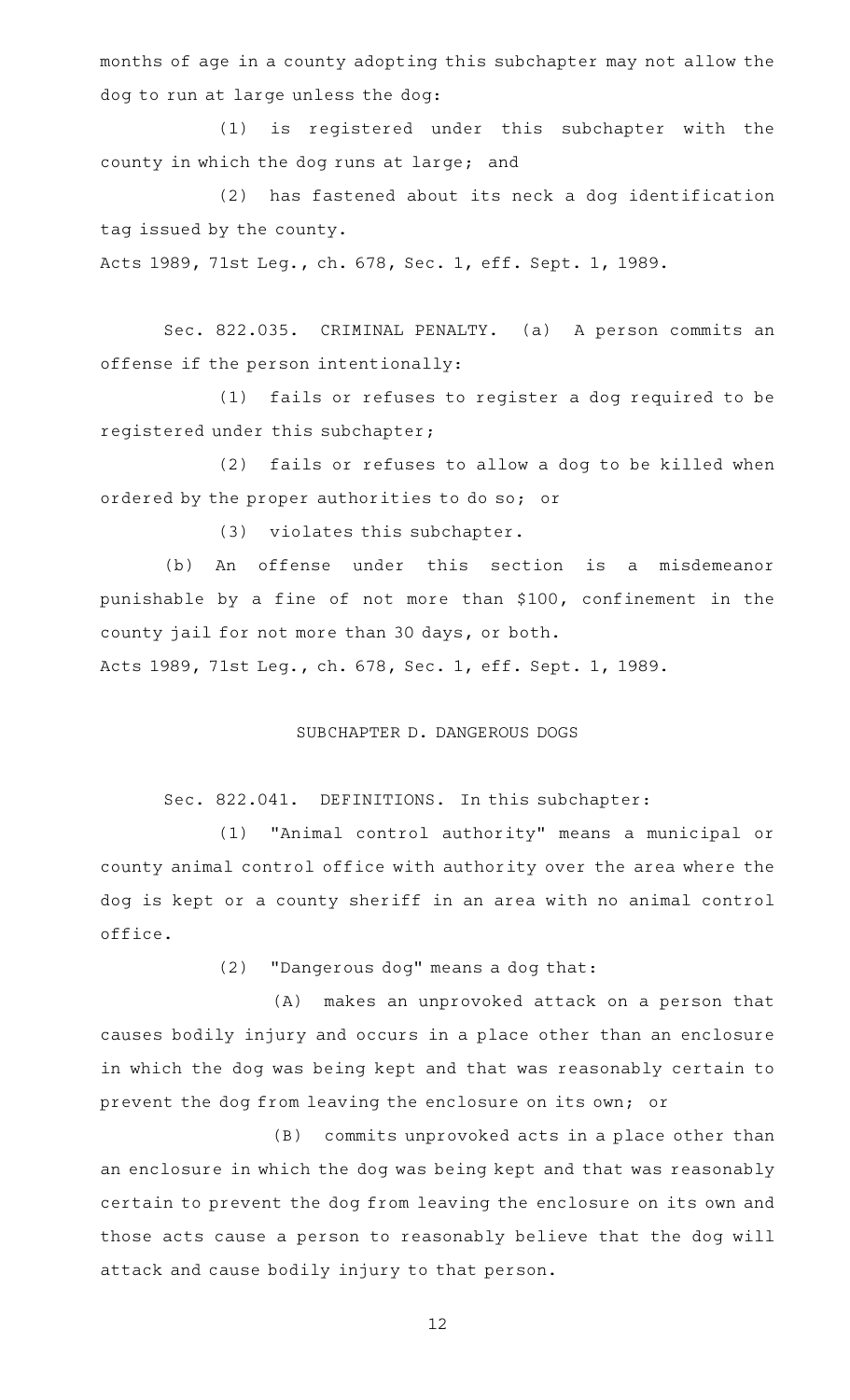(3) "Dog" means a domesticated animal that is a member of the canine family.

(4) "Secure enclosure" means a fenced area or structure that is:

(A) locked;

(B) capable of preventing the entry of the general public, including children;

(C) capable of preventing the escape or release of a dog;

(D) clearly marked as containing a dangerous dog;

and

(E) in conformance with the requirements for enclosures established by the local animal control authority.

(5) "Owner" means a person who owns or has custody or control of the dog.

Added by Acts 1991, 72nd Leg., ch. 916, Sec. 1, eff. Sept. 1, 1991.

Sec. 822.0411. ANIMAL CONTROL AUTHORITY IN CERTAIN MUNICIPALITIES. (a) This section applies only to an incorporated municipality that has a population of more than 1,000 and that is the county seat of a county with a population of less than 1,600.

(b) Notwithstanding the definition in Section  $822.041(1)$  $822.041(1)$ , for purposes of this subchapter the police department of a municipality described by Subsection (a) is the animal control authority for the municipality in all areas in which a dog is kept and that are subject to the authority of the police department. Added by Acts 2017, 85th Leg., R.S., Ch. 976 (S.B. [2283](http://www.legis.state.tx.us/tlodocs/85R/billtext/html/SB02283F.HTM)), Sec. 2, eff. September 1, 2017.

Sec. 822.042. REQUIREMENTS FOR OWNER OF DANGEROUS DOG. (a) Not later than the 30th day after a person learns that the person is the owner of a dangerous dog, the person shall:

(1) register the dangerous dog with the animal control authority for the area in which the dog is kept;

(2) restrain the dangerous dog at all times on a leash in the immediate control of a person or in a secure enclosure;

(3) obtain liability insurance coverage or show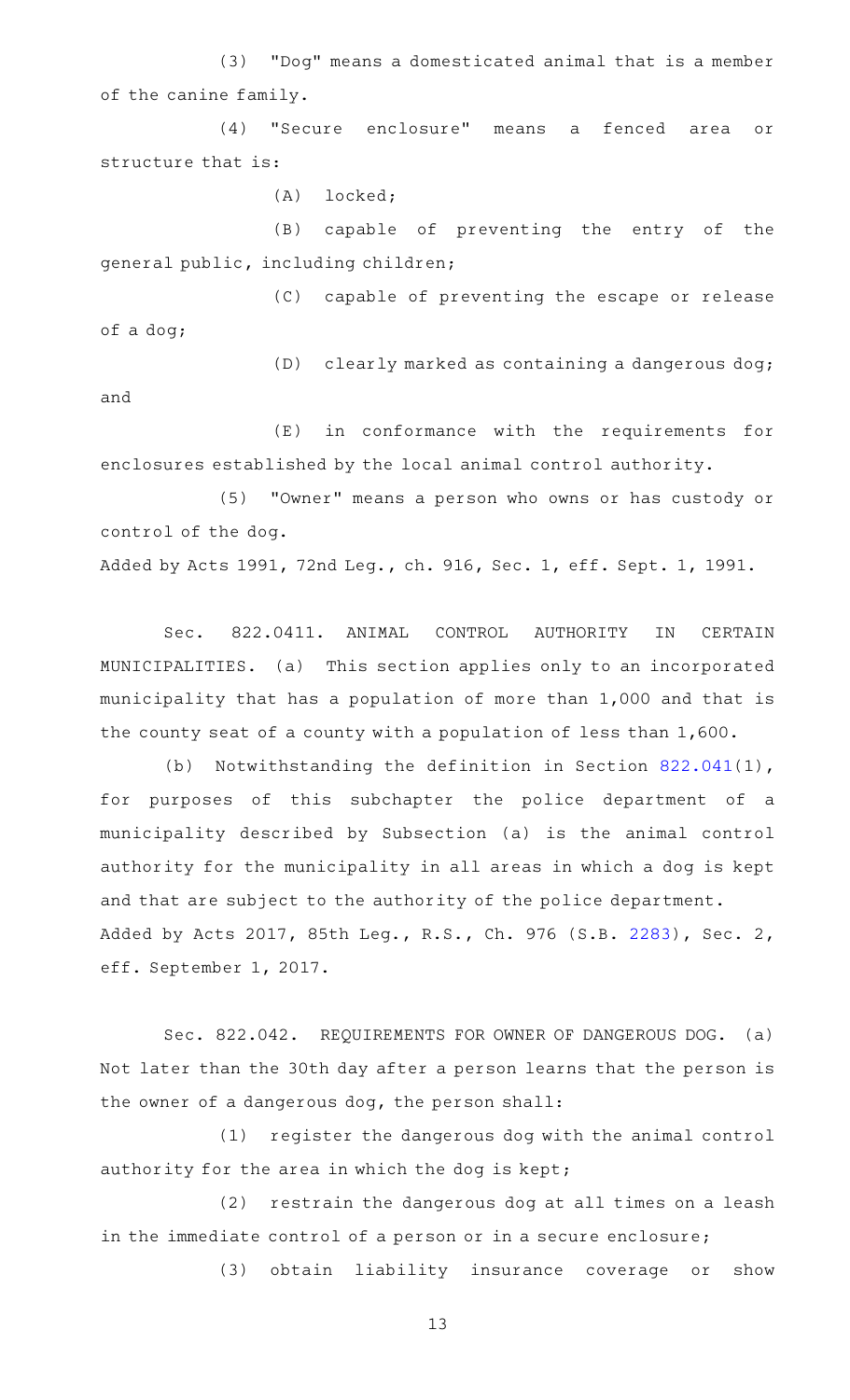financial responsibility in an amount of at least \$100,000 to cover damages resulting from an attack by the dangerous dog causing bodily injury to a person and provide proof of the required liability insurance coverage or financial responsibility to the animal control authority for the area in which the dog is kept; and

(4) comply with an applicable municipal or county regulation, requirement, or restriction on dangerous dogs.

(b) The owner of a dangerous dog who does not comply with Subsection (a) shall deliver the dog to the animal control authority not later than the 30th day after the owner learns that the dog is a dangerous dog.

(c) If, on application of any person, a justice court, county court, or municipal court finds, after notice and hearing as provided by Section [822.0423,](http://www.statutes.legis.state.tx.us/GetStatute.aspx?Code=HS&Value=822.0423) that the owner of a dangerous dog has failed to comply with Subsection (a) or (b), the court shall order the animal control authority to seize the dog and shall issue a warrant authorizing the seizure. The authority shall seize the dog or order its seizure and shall provide for the impoundment of the dog in secure and humane conditions.

(d) The owner shall pay any cost or fee assessed by the municipality or county related to the seizure, acceptance, impoundment, or destruction of the dog. The governing body of the municipality or county may prescribe the amount of the fees.

(e) Subject to Subsection (e-1), the court shall order the animal control authority to humanely destroy the dog if the owner has not complied with Subsection (a) before the 11th day after the date on which the dog is seized or delivered to the authority. The court shall order the authority to return the dog to the owner if the owner complies with Subsection (a) before the 11th day after the date on which the dog is seized or delivered to the authority.

(e-1) Notwithstanding any other law or local regulation:

(1) any order to destroy a dog is stayed for a period of 10 calendar days from the date the order is issued, during which period the dog's owner may file a notice of appeal; and

 $(2)$  a court, including a justice court, may not order the destruction of a dog during the pendency of an appeal under Section [822.0424](http://www.statutes.legis.state.tx.us/GetStatute.aspx?Code=HS&Value=822.0424).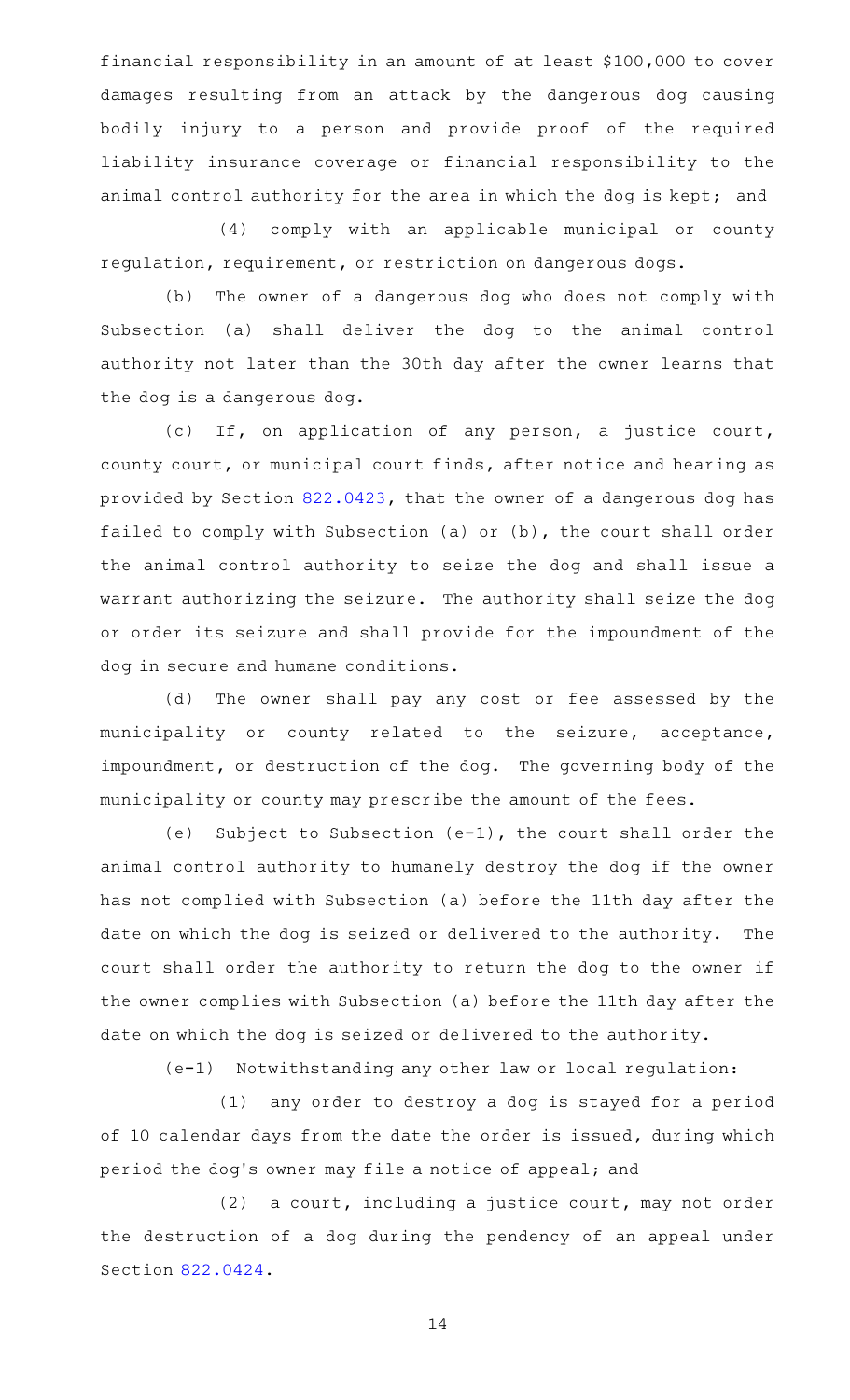(f) The court may order the humane destruction of a dog if the owner of the dog has not been located before the 15th day after the seizure and impoundment of the dog.

(g) For purposes of this section, a person learns that the person is the owner of a dangerous dog when:

(1) the owner knows of an attack described in Section [822.041\(](http://www.statutes.legis.state.tx.us/GetStatute.aspx?Code=HS&Value=822.041)2)(A) or (B);

(2) the owner receives notice that a justice court, county court, or municipal court has found that the dog is a dangerous dog under Section [822.0423;](http://www.statutes.legis.state.tx.us/GetStatute.aspx?Code=HS&Value=822.0423) or

(3) the owner is informed by the animal control authority that the dog is a dangerous dog under Section [822.0421.](http://www.statutes.legis.state.tx.us/GetStatute.aspx?Code=HS&Value=822.0421) Added by Acts 1991, 72nd Leg., ch. 916, Sec. 1, eff. Sept. 1, 1991. Amended by Acts 1997, 75th Leg., ch. 99, Sec. 2, eff. Sept. 1, 1997; Acts 1999, 76th Leg., ch. 96, Sec. 1, eff. May 17, 1999. Amended by:

Acts 2015, 84th Leg., R.S., Ch. 530 (H.B. [1436](http://www.legis.state.tx.us/tlodocs/84R/billtext/html/HB01436F.HTM)), Sec. 1, eff. September 1, 2015.

Acts 2021, 87th Leg., R.S., Ch. 899 (H.B. [3340](http://www.legis.state.tx.us/tlodocs/87R/billtext/html/HB03340F.HTM)), Sec. 1, eff. September 1, 2021.

Sec. 822.0421. DETERMINATION THAT DOG IS DANGEROUS. (a) If a person reports an incident described by Section [822.041\(](http://www.statutes.legis.state.tx.us/GetStatute.aspx?Code=HS&Value=822.041)2), the animal control authority may investigate the incident. If, after receiving the sworn statements of any witnesses, the animal control authority determines the dog is a dangerous dog, the animal control authority shall notify the owner in writing of the determination.

(b) Notwithstanding any other law, including a municipal ordinance, an owner, not later than the 15th day after the date the owner is notified that a dog owned by the owner is a dangerous dog, may appeal the determination of the animal control authority to a justice, county, or municipal court of competent jurisdiction.

(c) To file an appeal under Subsection (b), the owner must:

(1) file a notice of appeal of the animal control authority's dangerous dog determination with the court;

(2) attach a copy of the determination from the animal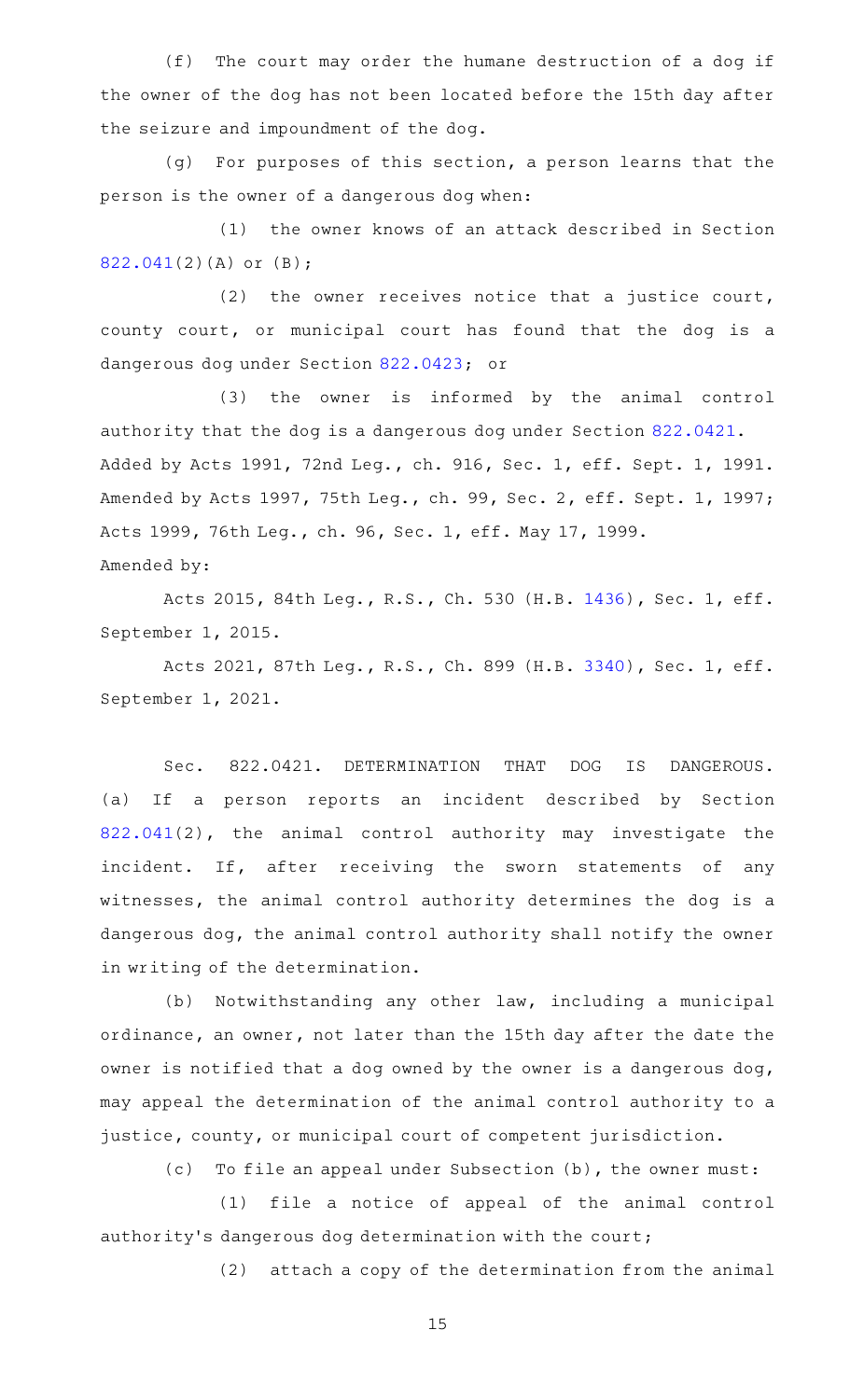### control authority; and

(3) serve a copy of the notice of appeal on the animal control authority by mailing the notice through the United States Postal Service.

(d) An owner may appeal the decision of the justice or municipal court under Subsection (b) in the manner described by Section [822.0424](http://www.statutes.legis.state.tx.us/GetStatute.aspx?Code=HS&Value=822.0424).

Added by Acts 1997, 75th Leg., ch. 99, Sec. 2, eff. Sept. 1, 1997. Amended by:

Acts 2015, 84th Leg., R.S., Ch. 530 (H.B. [1436](http://www.legis.state.tx.us/tlodocs/84R/billtext/html/HB01436F.HTM)), Sec. 2, eff. September 1, 2015.

Sec. 822.0422. REPORTING OF INCIDENT IN CERTAIN COUNTIES AND MUNICIPALITIES. (a) This section applies only to a county with a population of more than 2,800,000, to a county in which the commissioners court has entered an order electing to be governed by this section, and to a municipality in which the governing body has adopted an ordinance electing to be governed by this section.

(b) A person may report an incident described by Section [822.041\(](http://www.statutes.legis.state.tx.us/GetStatute.aspx?Code=HS&Value=822.041)2) to a municipal court, a justice court, or a county court. The owner of the dog shall deliver the dog to the animal control authority not later than the fifth day after the date on which the owner receives notice that the report has been filed. The authority may provide for the impoundment of the dog in secure and humane conditions until the court orders the disposition of the dog.

(c) If the owner fails to deliver the dog as required by Subsection (b), the court shall order the animal control authority to seize the dog and shall issue a warrant authorizing the seizure. The authority shall seize the dog or order its seizure and shall provide for the impoundment of the dog in secure and humane conditions until the court orders the disposition of the dog. The owner shall pay any cost incurred in seizing the dog.

(d) The court shall determine, after notice and hearing as provided in Section [822.0423,](http://www.statutes.legis.state.tx.us/GetStatute.aspx?Code=HS&Value=822.0423) whether the dog is a dangerous dog.

(e) The court, after determining that the dog is a dangerous dog, may order the animal control authority to continue to impound the dangerous dog in secure and humane conditions until the court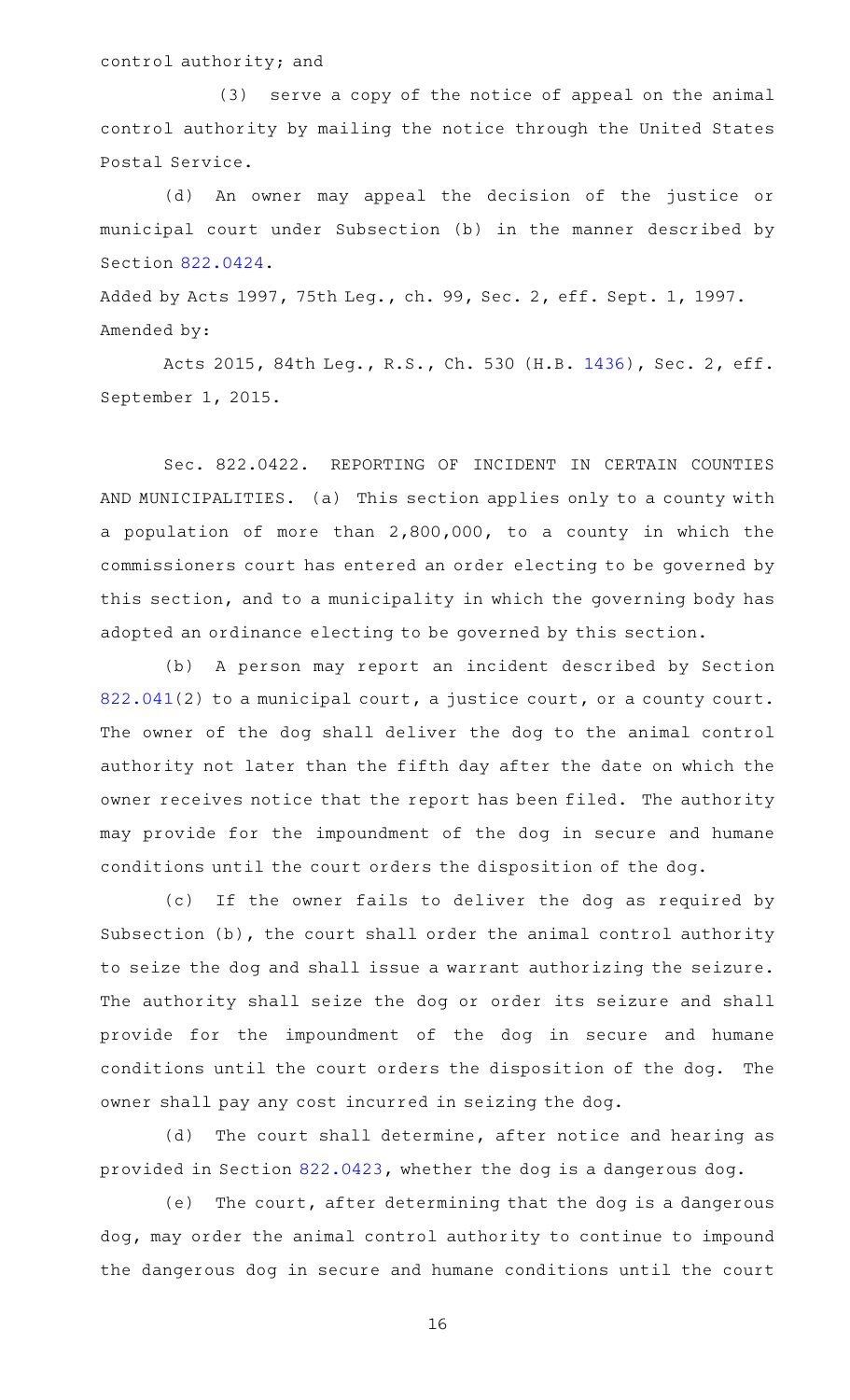orders disposition of the dog under Section [822.042](http://www.statutes.legis.state.tx.us/GetStatute.aspx?Code=HS&Value=822.042) and the dog is returned to the owner or destroyed.

(f) The owner shall pay a cost or fee assessed under Section [822.042\(](http://www.statutes.legis.state.tx.us/GetStatute.aspx?Code=HS&Value=822.042)d).

Added by Acts 1997, 75th Leg., ch. 99, Sec. 2, eff. Sept. 1, 1997. Amended by Acts 1999, 76th Leg., ch. 96, Sec. 2, eff. May 17, 1999.

Sec. 822.0423. HEARING. (a) The court, on receiving a report of an incident under Section [822.0422](http://www.statutes.legis.state.tx.us/GetStatute.aspx?Code=HS&Value=822.0422) or on application under Section [822.042\(](http://www.statutes.legis.state.tx.us/GetStatute.aspx?Code=HS&Value=822.042)c), shall set a time for a hearing to determine whether the dog is a dangerous dog or whether the owner of the dog has complied with Section [822.042.](http://www.statutes.legis.state.tx.us/GetStatute.aspx?Code=HS&Value=822.042) The hearing must be held not later than the 10th day after the date on which the dog is seized or delivered.

(b) The court shall give written notice of the time and place of the hearing to:

(1) the owner of the dog or the person from whom the dog was seized; and

 $(2)$  the person who made the complaint.

(c) Any interested party, including the county or city attorney, is entitled to present evidence at the hearing.

 $(c-1)$  The court shall determine the estimated costs to house and care for the impounded dog during the appeal process and shall set the amount of bond for an appeal adequate to cover those estimated costs.

(d) An owner or person filing the action may appeal the decision of the municipal or justice court in the manner described by Section [822.0424](http://www.statutes.legis.state.tx.us/GetStatute.aspx?Code=HS&Value=822.0424).

Added by Acts 1997, 75th Leg., ch. 99, Sec. 2, eff. Sept. 1, 1997. Amended by:

Acts 2015, 84th Leg., R.S., Ch. 530 (H.B. [1436](http://www.legis.state.tx.us/tlodocs/84R/billtext/html/HB01436F.HTM)), Sec. 3, eff. September 1, 2015.

Sec. 822.0424. APPEAL. (a) A party to an appeal under Section [822.0421](http://www.statutes.legis.state.tx.us/GetStatute.aspx?Code=HS&Value=822.0421)(d) or a hearing under Section [822.0423](http://www.statutes.legis.state.tx.us/GetStatute.aspx?Code=HS&Value=822.0423) may appeal the decision to a county court or county court at law in the county in which the justice or municipal court is located and is entitled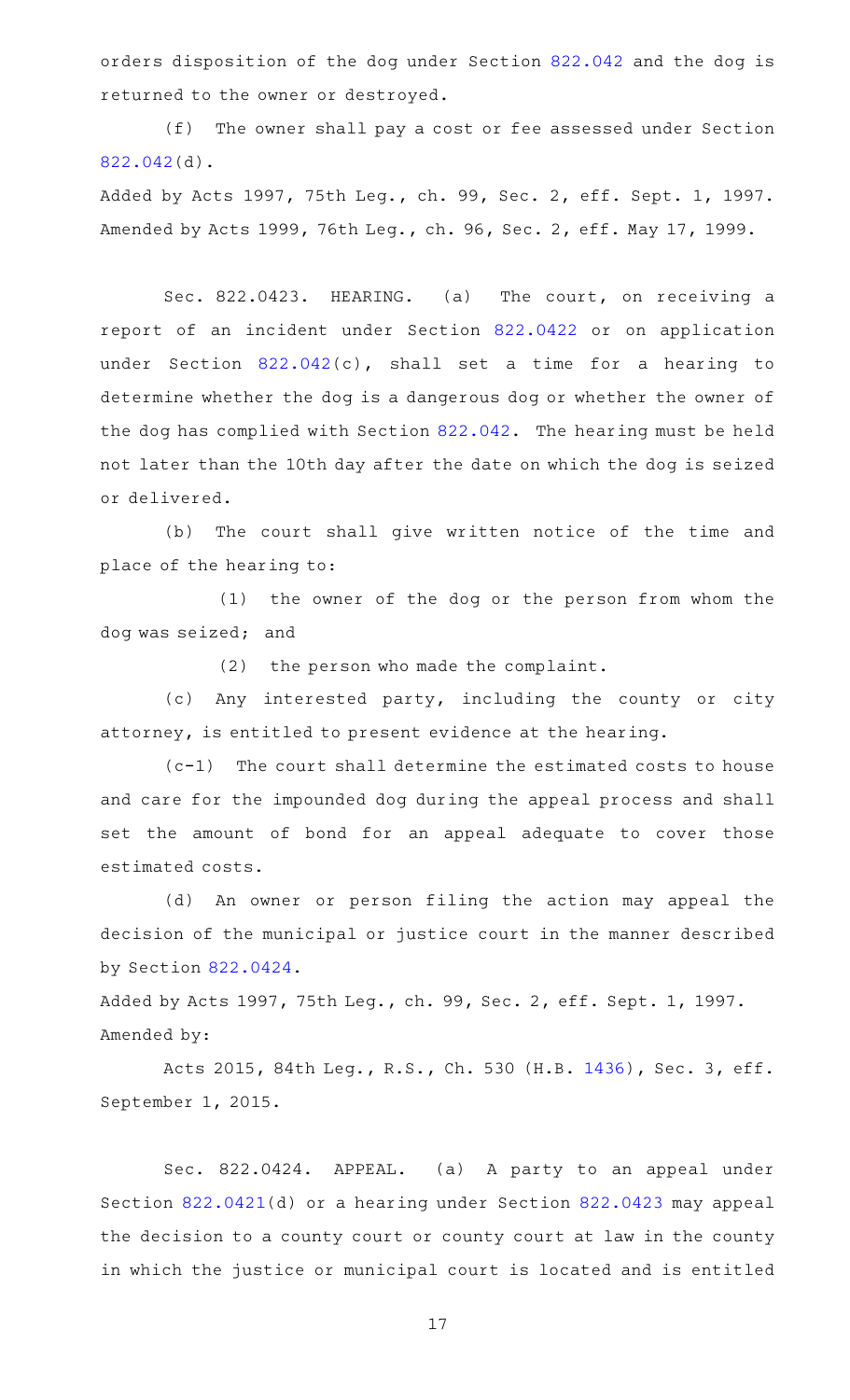to a jury trial on request.

(b) As a condition of perfecting an appeal, not later than the 10th calendar day after the date the decision is issued, the appellant must file a notice of appeal and, if applicable, an appeal bond in the amount determined by the court from which the appeal is taken.

(c) Notwithstanding Section [30.00014,](http://www.statutes.legis.state.tx.us/GetStatute.aspx?Code=GV&Value=30.00014) Government Code, or any other law, a person filing an appeal from a municipal court under Subsection (a) is not required to file a motion for a new trial to perfect an appeal.

(d) A decision of a county court or county court at law under this section may be appealed in the same manner as an appeal for any other case in a county court or county court at law.

(e) Notwithstanding any other law, a county court or a county court at law has jurisdiction to hear an appeal filed under this section.

Added by Acts 2015, 84th Leg., R.S., Ch. 530 (H.B. [1436](http://www.legis.state.tx.us/tlodocs/84R/billtext/html/HB01436F.HTM)), Sec. 4, eff. September 1, 2015.

Sec. 822.043. REGISTRATION. (a) An animal control authority for the area in which the dog is kept shall annually register a dangerous dog if the owner:

(1) presents proof of:

(A) liability insurance or financial responsibility, as required by Section [822.042;](http://www.statutes.legis.state.tx.us/GetStatute.aspx?Code=HS&Value=822.042)

(B) current rabies vaccination of the dangerous dog; and

(C) the secure enclosure in which the dangerous dog will be kept; and

(2) pays an annual registration fee of \$50.

(b) The animal control authority shall provide to the owner registering a dangerous dog a registration tag. The owner must place the tag on the dog's collar.

(c) If an owner of a registered dangerous dog sells or moves the dog to a new address, the owner, not later than the 14th day after the date of the sale or move, shall notify the animal control authority for the area in which the new address is located. On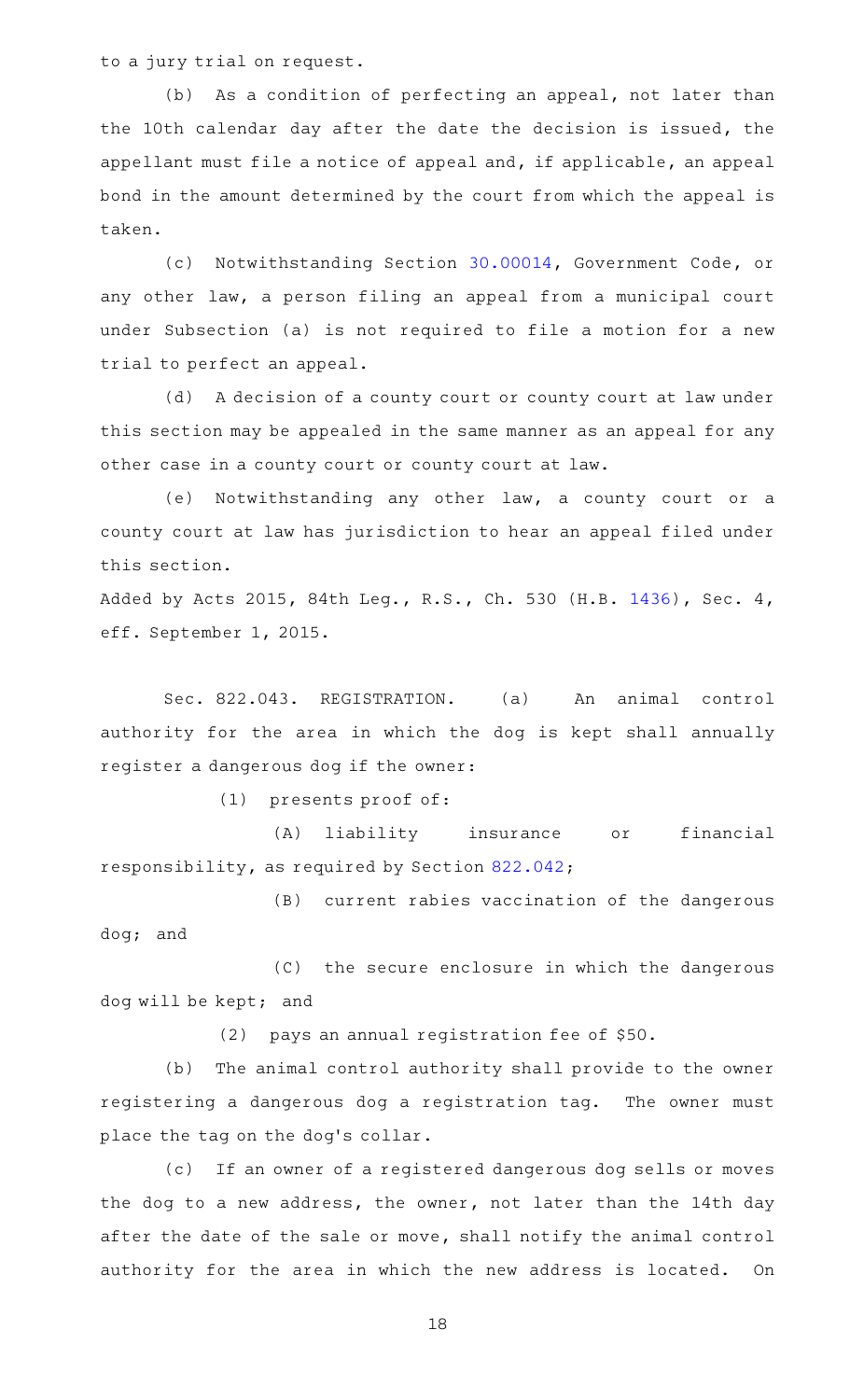presentation by the current owner of the dangerous dog's prior registration tag and payment of a fee of \$25, the animal control authority shall issue a new registration tag to be placed on the dangerous dog's collar.

(d) An owner of a registered dangerous dog shall notify the office in which the dangerous dog was registered of any attacks the dangerous dog makes on people.

Added by Acts 1991, 72nd Leg., ch. 916, Sec. 1, eff. Sept. 1, 1991.

Sec. 822.044. ATTACK BY DANGEROUS DOG. (a) A person commits an offense if the person is the owner of a dangerous dog and the dog makes an unprovoked attack on another person outside the dog's enclosure and causes bodily injury to the other person.

(b) An offense under this section is a Class C misdemeanor.

(c) If a person is found guilty of an offense under this section, the court may order the dangerous dog destroyed by a person listed in Section [822.004](http://www.statutes.legis.state.tx.us/GetStatute.aspx?Code=HS&Value=822.004).

(d) Repealed by Acts 2007, 80th Leg., R.S., Ch. 669, Sec. 8, eff. September 1, 2007.

Added by Acts 1991, 72nd Leg., ch. 916, Sec. 1, eff. Sept. 1, 1991. Amended by:

Acts 2007, 80th Leg., R.S., Ch. 669 (H.B. [1355](http://www.legis.state.tx.us/tlodocs/80R/billtext/html/HB01355F.HTM)), Sec. 7, eff. September 1, 2007.

Acts 2007, 80th Leg., R.S., Ch. 669 (H.B. [1355](http://www.legis.state.tx.us/tlodocs/80R/billtext/html/HB01355F.HTM)), Sec. 8, eff. September 1, 2007.

Sec. 822.045. VIOLATIONS. (a) A person who owns or keeps custody or control of a dangerous dog commits an offense if the person fails to comply with Section [822.042](http://www.statutes.legis.state.tx.us/GetStatute.aspx?Code=HS&Value=822.042) or Section [822.0422](http://www.statutes.legis.state.tx.us/GetStatute.aspx?Code=HS&Value=822.0422)(b) or an applicable municipal or county regulation relating to dangerous dogs.

(b) Except as provided by Subsection  $(c)$ , an offense under this section is a Class C misdemeanor.

(c) An offense under this section is a Class B misdemeanor if it is shown on the trial of the offense that the defendant has previously been convicted under this section.

Added by Acts 1991, 72nd Leg., ch. 916, Sec. 1, eff. Sept. 1, 1991.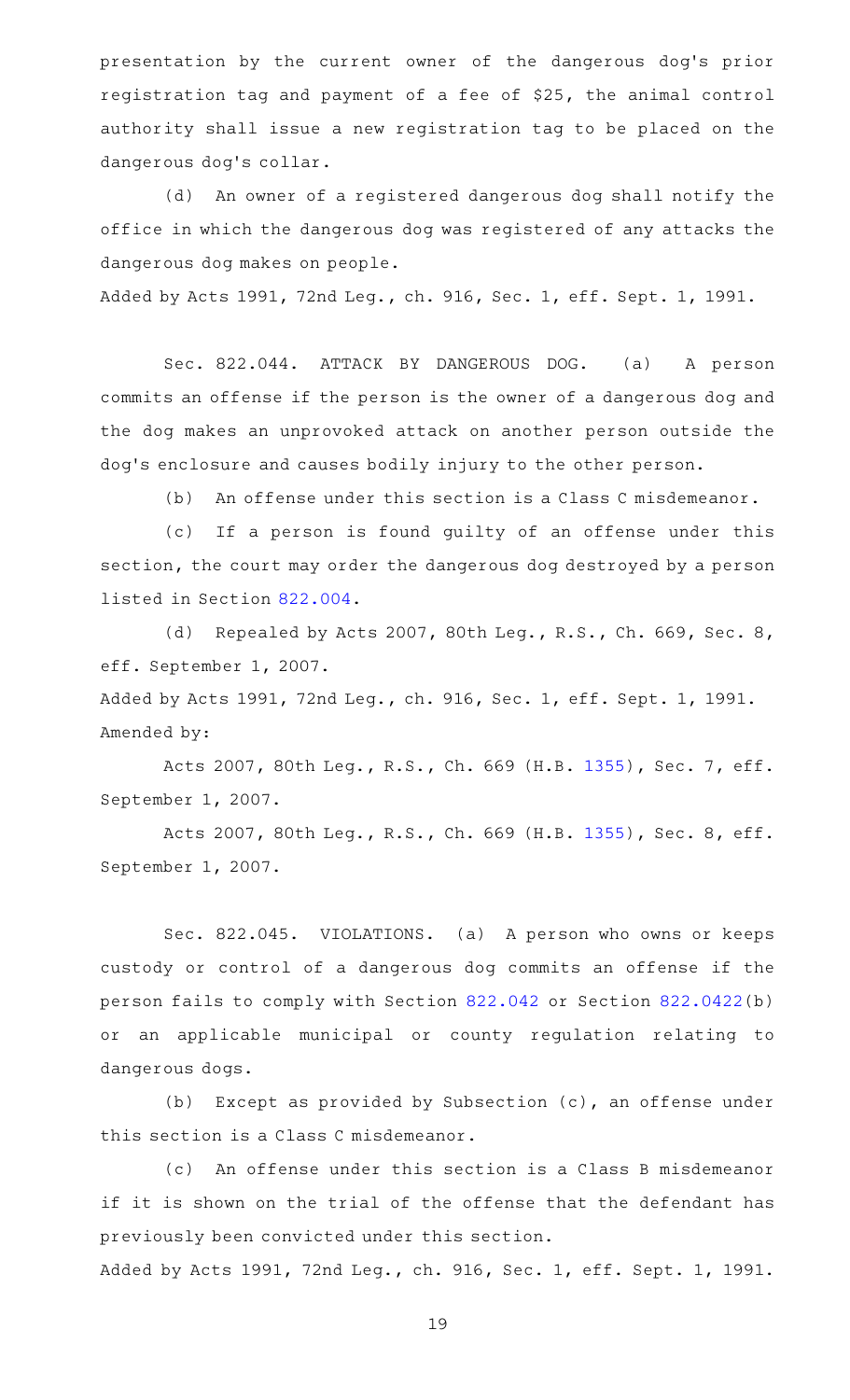Amended by Acts 1997, 75th Leg., ch. 99, Sec. 2, eff. Sept. 1, 1997.

Sec. 822.046. DEFENSE. (a) It is a defense to prosecution under Section [822.044](http://www.statutes.legis.state.tx.us/GetStatute.aspx?Code=HS&Value=822.044) or Section [822.045](http://www.statutes.legis.state.tx.us/GetStatute.aspx?Code=HS&Value=822.045) that the person is a veterinarian, a peace officer, a person employed by a recognized animal shelter, or a person employed by the state or a political subdivision of the state to deal with stray animals and has temporary ownership, custody, or control of the dog in connection with that position.

(b) It is a defense to prosecution under Section  $822.044$  or Section [822.045](http://www.statutes.legis.state.tx.us/GetStatute.aspx?Code=HS&Value=822.045) that the person is an employee of the institutional division of the Texas Department of Criminal Justice or a law enforcement agency and trains or uses dogs for law enforcement or corrections purposes.

(c) It is a defense to prosecution under Section [822.044](http://www.statutes.legis.state.tx.us/GetStatute.aspx?Code=HS&Value=822.044) or Section [822.045](http://www.statutes.legis.state.tx.us/GetStatute.aspx?Code=HS&Value=822.045) that the person is a dog trainer or an employee of a guard dog company under Chapter [1702](http://www.statutes.legis.state.tx.us/GetStatute.aspx?Code=OC&Value=1702), Occupations Code. Added by Acts 1991, 72nd Leg., ch. 916, Sec. 1, eff. Sept. 1, 1991. Amended by Acts 2001, 77th Leg., ch. 1420, Sec. 14.809, eff. Sept. 1, 2001.

Sec. 822.047. LOCAL REGULATION OF DANGEROUS DOGS. A county or municipality may place additional requirements or restrictions on dangerous dogs if the requirements or restrictions:

(1) are not specific to one breed or several breeds of dogs; and

(2) are more stringent than restrictions provided by this subchapter. Added by Acts 1991, 72nd Leg., ch. 916, Sec. 1, eff. Sept. 1, 1991.

#### SUBCHAPTER E. DANGEROUS WILD ANIMALS

Sec. 822.101. DEFINITIONS. In this subchapter:

(1) "Animal registration agency" means the municipal or county animal control office with authority over the area where a dangerous wild animal is kept or a county sheriff in an area that does not have an animal control office.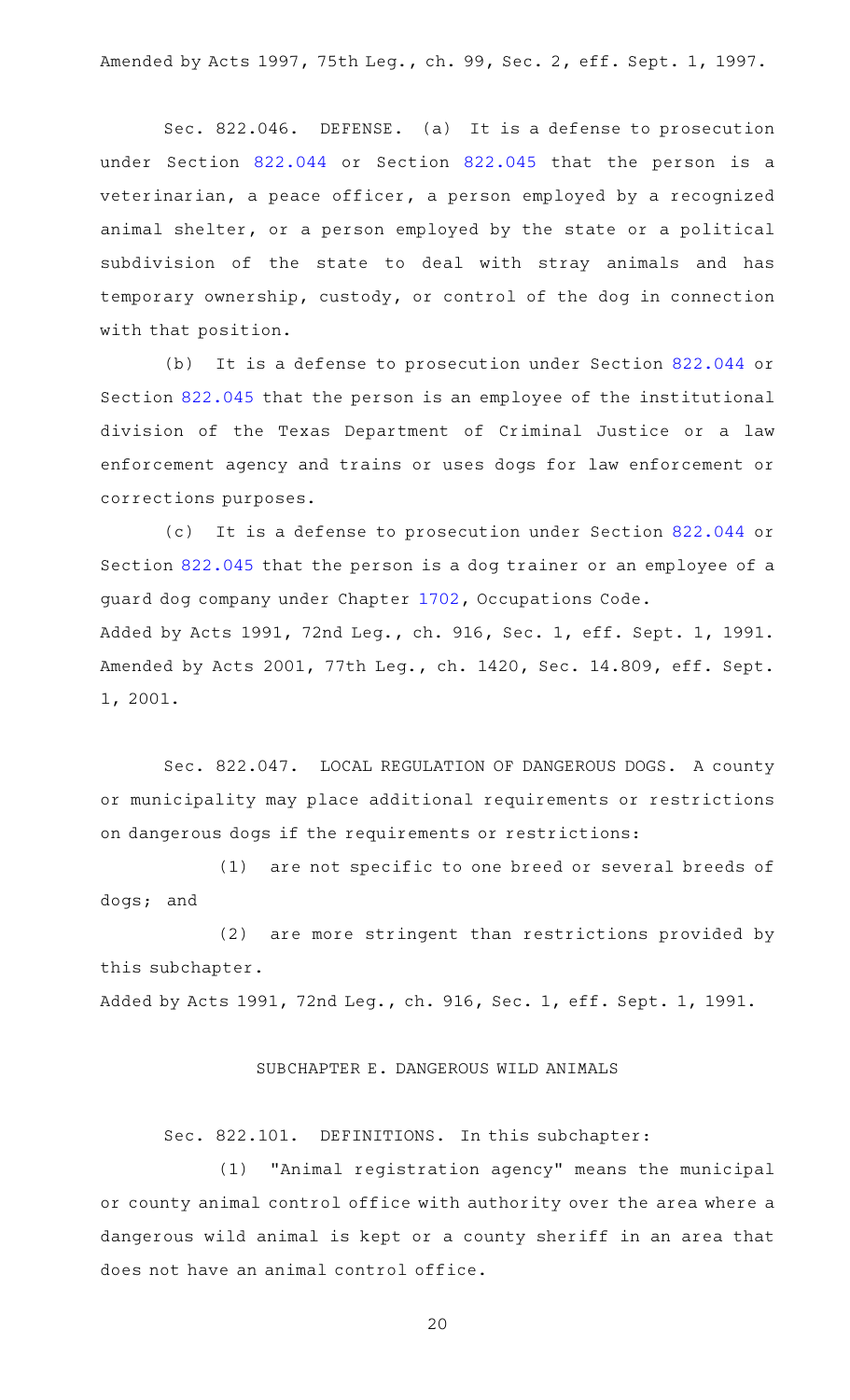(2) Repealed by Acts 2015, 84th Leg., R.S., Ch. 1, Sec. 3.1639(119), eff. April 2, 2015.

(3) "Commercial activity" means:

(A) an activity involving a dangerous wild animal conducted for profit that is not inherent to the animal 's nature;

(B) an activity for which a fee is charged and that is entertainment using or an exhibition of the animal; or

(C) the selling, trading, bartering, or auctioning of a dangerous wild animal or a dangerous wild animal 's body parts.

(4) "Dangerous wild animal" means:

- $(A)$  a lion;
- $(B)$  a tiger;
- (C) an ocelot;
- $(D)$  a cougar;
- $(E)$  a leopard;
- $(F)$  a cheetah;
- (G) a jaguar;
- $(H)$  a bobcat;
- $(I)$  a lynx;
- $(J)$  a serval;
- $(K)$  a caracal;
- $(L)$  a hyena;
- $(M)$  a bear;
- $(N)$  a coyote;
- $(0)$  a jackal;
- $(P)$  a baboon;
- $(Q)$  a chimpanzee;
- $(R)$  an orangutan;
- $(S)$  a gorilla; or
- (T) any hybrid of an animal listed in this

subdivision.

(4-a) "Executive commissioner" means the executive commissioner of the Health and Human Services Commission.

(5) "Owner" means any person who owns, harbors, or has custody or control of a dangerous wild animal.

(6) "Person" means an individual, partnership,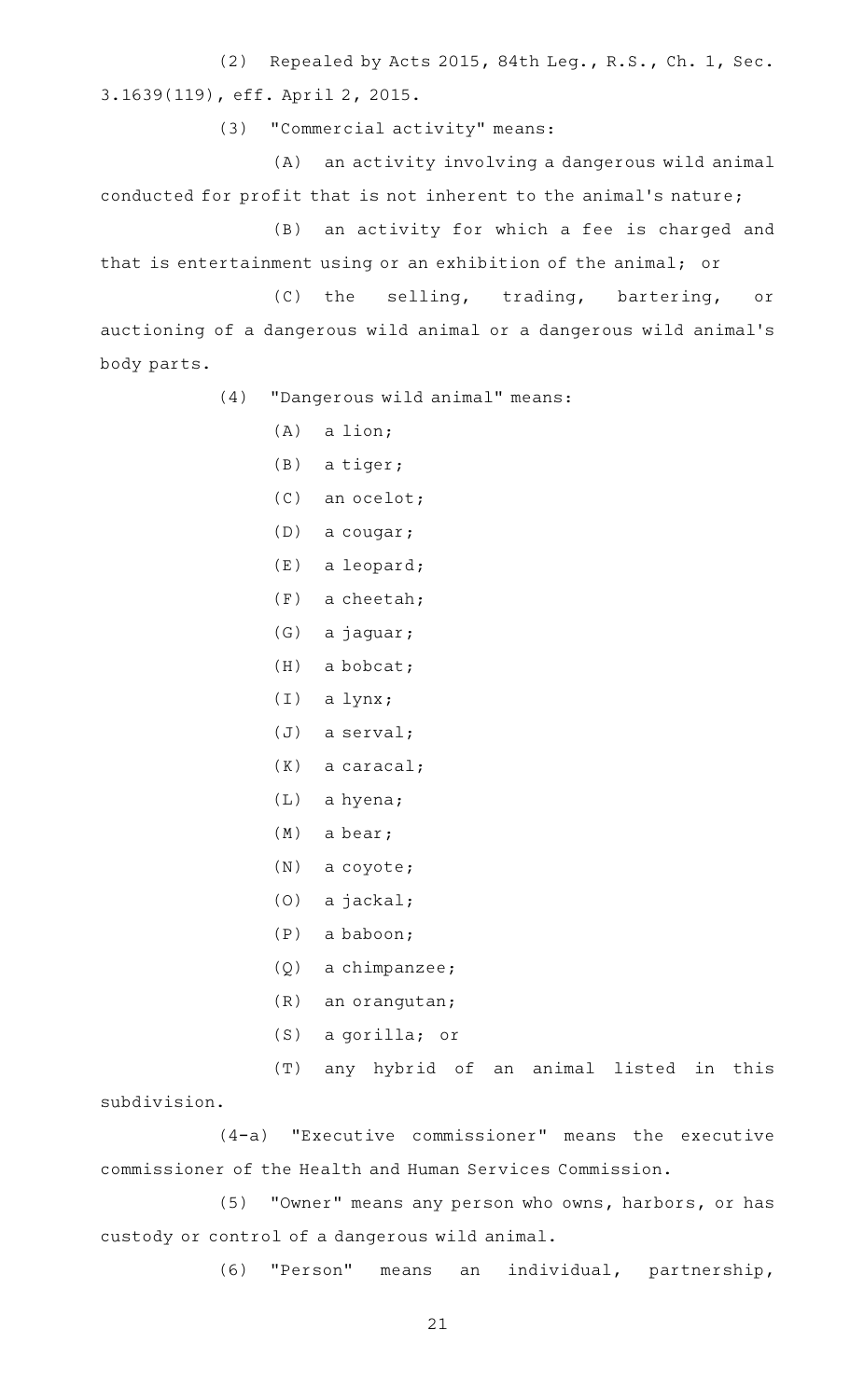corporation, trust, estate, joint stock company, foundation, or association of individuals.

(7) "Primary enclosure" means any structure used to immediately restrict an animal to a limited amount of space, including a cage, pen, run, room, compartment, or hutch. Added by Acts 2001, 77th Leg., ch. 54, Sec. 1, eff. Sept. 1, 2001. Amended by:

Acts 2015, 84th Leg., R.S., Ch. 1 (S.B. [219](http://www.legis.state.tx.us/tlodocs/84R/billtext/html/SB00219F.HTM)), Sec. 3.1599, eff. April 2, 2015.

Acts 2015, 84th Leg., R.S., Ch. 1 (S.B. [219](http://www.legis.state.tx.us/tlodocs/84R/billtext/html/SB00219F.HTM)), Sec. 3.1639(119), eff. April 2, 2015.

Sec. 822.102. APPLICABILITY OF SUBCHAPTER. (a) This subchapter does not apply to:

 $(1)$  a county, municipality, or agency of the state or an agency of the United States or an agent or official of a county, municipality, or agency acting in an official capacity;

 $(2)$  a research facility, as that term is defined by Section 2(e), Animal Welfare Act (7 U.S.C. Section 2132), and its subsequent amendments, that is licensed by the secretary of agriculture of the United States under that Act;

(3) an organization that is an accredited member of the Association of Zoos and Aquariums;

(4) an injured, infirm, orphaned, or abandoned dangerous wild animal while being transported for care or treatment;

 $(5)$  an injured, infirm, orphaned, or abandoned dangerous wild animal while being rehabilitated, treated, or cared for by a licensed veterinarian, an incorporated humane society or animal shelter, or a person who holds a rehabilitation permit issued under Subchapter [C](http://www.statutes.legis.state.tx.us/GetStatute.aspx?Code=PW&Value=43.021), Chapter [43,](http://www.statutes.legis.state.tx.us/GetStatute.aspx?Code=PW&Value=43) Parks and Wildlife Code;

(6) a dangerous wild animal owned by and in the custody and control of a transient circus company that is not based in this state if:

(A) the animal is used as an integral part of the circus performances; and

(B) the animal is kept within this state only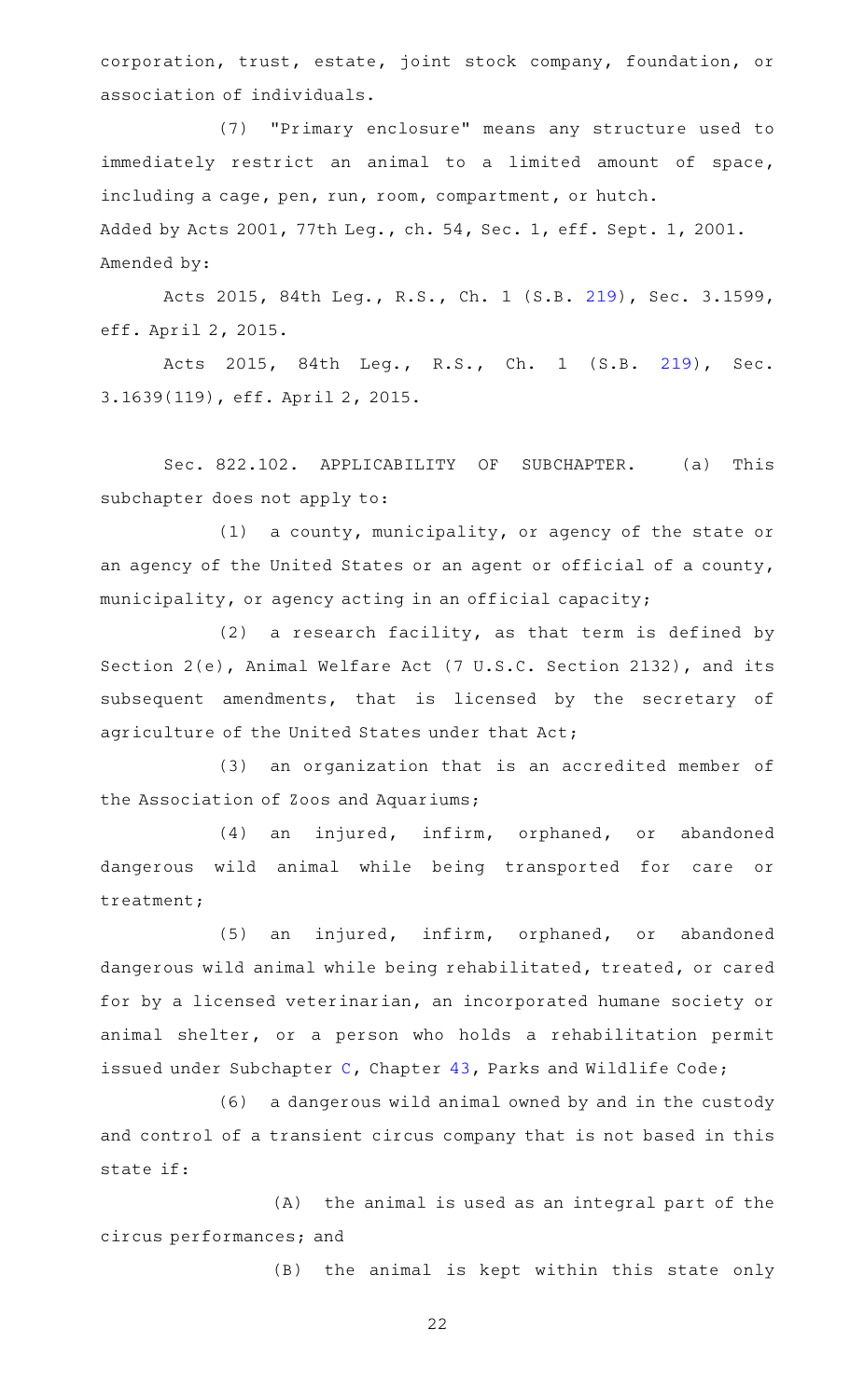during the time the circus is performing in this state or for a period not to exceed 30 days while the circus is performing outside the United States;

(7) a dangerous wild animal while in the temporary custody or control of a television or motion picture production company during the filming of a television or motion picture production in this state;

(8) a dangerous wild animal owned by and in the possession, custody, or control of a college or university solely as a mascot for the college or university;

(9) a dangerous wild animal while being transported in interstate commerce through the state in compliance with the Animal Welfare Act (7 U.S.C. Section 2131 et seq.) and its subsequent amendments and the regulations adopted under that Act;

(10) a nonhuman primate owned by and in the control and custody of a person whose only business is supplying nonhuman primates directly and exclusively to biomedical research facilities and who holds a Class "A" or Class "B" dealer 's license issued by the secretary of agriculture of the United States under the Animal Welfare Act (7 U.S.C. Section 2131 et seq.) and its subsequent amendments;

 $(11)$  a dangerous wild animal that is:

(A) owned by or in the possession, control, or custody of a person who is a participant in a species survival plan of the Association of Zoos and Aquariums for that species; and

(B) an integral part of that species survival plan; and

(12) in a county west of the Pecos River that has a population of less than 25,000, a cougar, bobcat, or coyote in the possession, custody, or control of a person that has trapped the cougar, bobcat, or coyote as part of a predator or depredation control activity.

(b) This subchapter does not require a municipality that does not have an animal control office to create that office. Added by Acts 2001, 77th Leg., ch. 54, Sec. 1, eff. Sept. 1, 2001. Amended by:

Acts 2005, 79th Leg., Ch. 992 (H.B. [2026\)](http://www.legis.state.tx.us/tlodocs/79R/billtext/html/HB02026F.HTM), Sec. 31, eff. June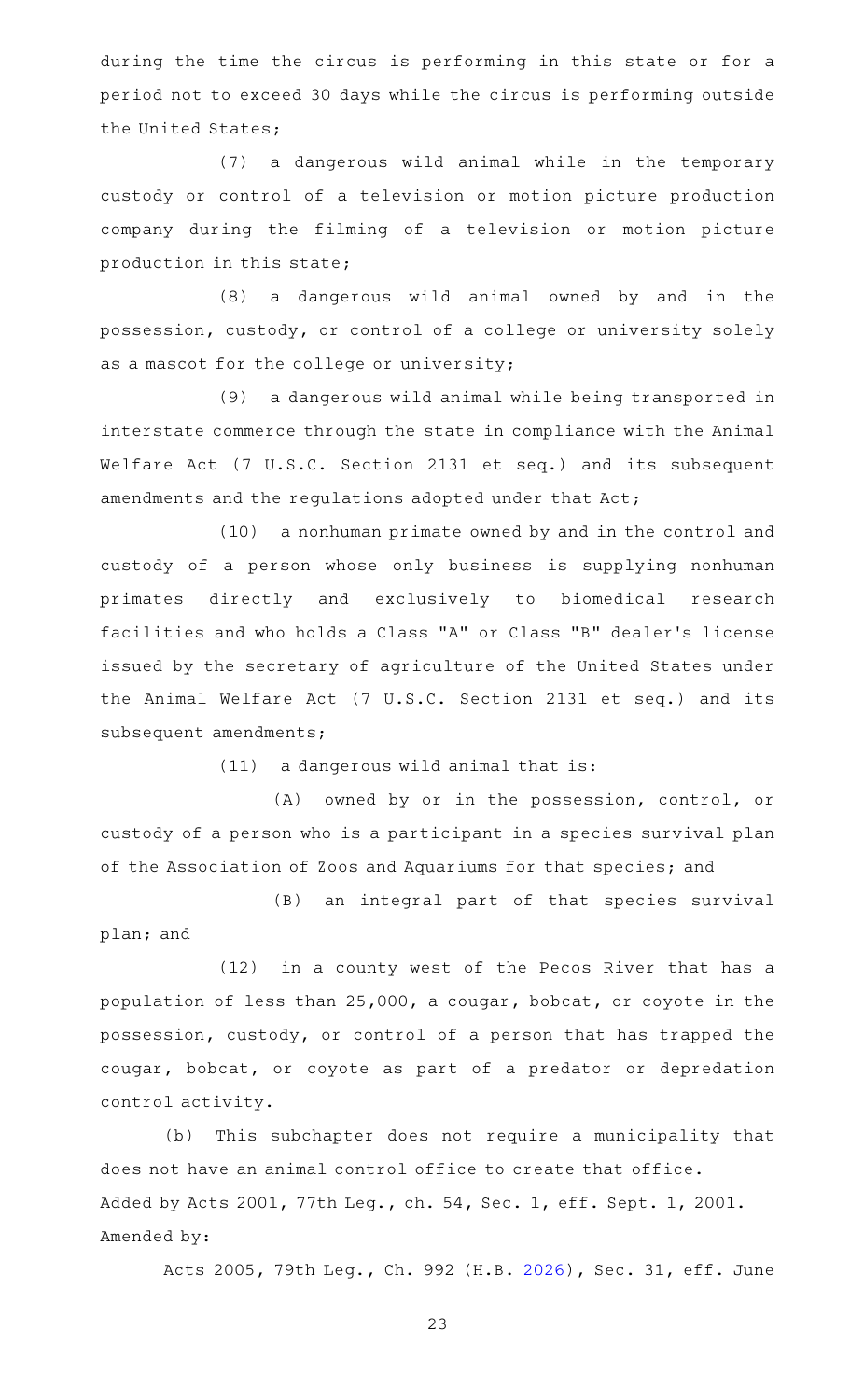18, 2005.

Acts 2015, 84th Leg., R.S., Ch. 1 (S.B. [219](http://www.legis.state.tx.us/tlodocs/84R/billtext/html/SB00219F.HTM)), Sec. 3.1600, eff. April 2, 2015.

Sec. 822.103. CERTIFICATE OF REGISTRATION; FEES. (a) A person may not own, harbor, or have custody or control of a dangerous wild animal for any purpose unless the person holds a certificate of registration for that animal issued by an animal registration agency.

(b) A certificate of registration issued under this subchapter is not transferrable and is valid for one year after its date of issuance or renewal unless revoked.

(c) The animal registration agency may establish and charge reasonable fees for application, issuance, and renewal of a certificate of registration in order to recover the costs associated with the administration and enforcement of this subchapter. The fee charged to an applicant may not exceed \$50 for each animal registered and may not exceed \$500 for each person registering animals, regardless of the number of animals owned by the person. The fees collected under this section may be used only to administer and enforce this subchapter.

Added by Acts 2001, 77th Leg., ch. 54, Sec. 1, eff. Sept. 1, 2001.

Sec. 822.104. CERTIFICATE OF REGISTRATION APPLICATION. (a) An applicant for an original or renewal certificate of registration for a dangerous wild animal must file an application with an animal registration agency on a form provided by the animal registration agency.

 $(b)$  The application must include:

 $(1)$  the name, address, and telephone number of the applicant;

(2) a complete identification of each animal, including species, sex, age, if known, and any distinguishing marks or coloration that would aid in the identification of the animal;

(3) the exact location where each animal is to be kept;

 $(4)$  a sworn statement that:

(A) all information in the application is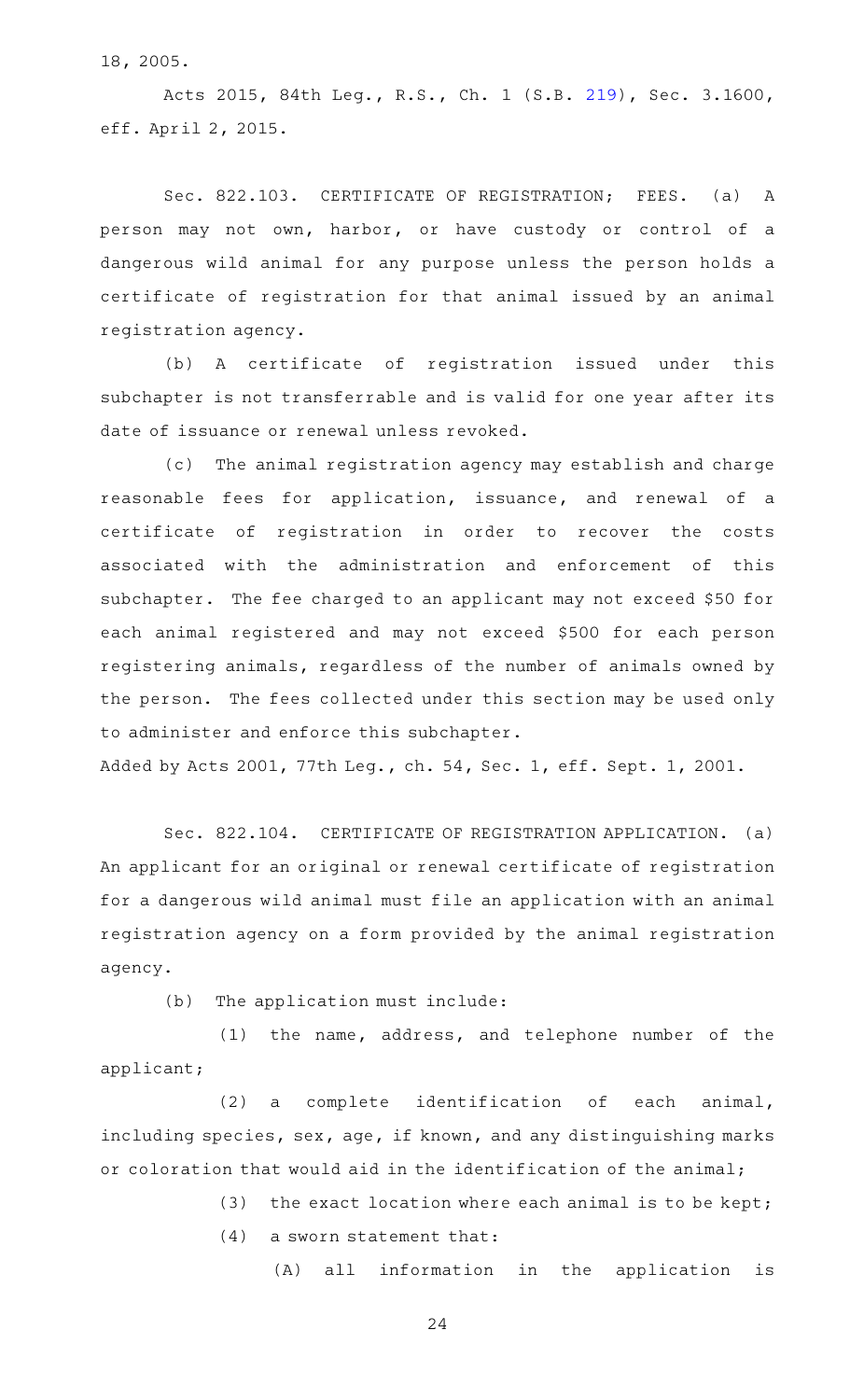complete and accurate; and

(B) the applicant has read this subchapter and that all facilities used by the applicant to confine or enclose the animal comply with the requirements of this subchapter; and

(5) any other information the animal registration agency may require.

(c) An applicant shall include with each application:

 $(1)$  the nonrefundable fee;

 $(2)$  proof, in a form acceptable by the animal registration agency, that the applicant has liability insurance, as required by Section [822.107](http://www.statutes.legis.state.tx.us/GetStatute.aspx?Code=HS&Value=822.107);

(3) a color photograph of each animal being registered taken not earlier than the 30th day before the date the application is filed;

(4) a photograph and a statement of the dimensions of the primary enclosure in which each animal is to be kept and a scale diagram of the premises where each animal will be kept, including the location of any perimeter fencing and any residence on the premises; and

(5) if an applicant holds a Class "A" or Class "B" dealer 's license or Class "C" exhibitor 's license issued by the secretary of agriculture of the United States under the Animal Welfare Act (7 U.S.C. Section 2131 et seq.) and its subsequent amendments, a clear and legible photocopy of the license.

(d) In addition to the items required under Subsection (c), an application for renewal must include a statement signed by a veterinarian licensed to practice in this state stating that the veterinarian:

(1) inspected each animal being registered not earlier than the 30th day before the date of the filing of the renewal application; and

(2) finds that the care and treatment of each animal by the owner meets or exceeds the standards prescribed under this subchapter.

Added by Acts 2001, 77th Leg., ch. 54, Sec. 1, eff. Sept. 1, 2001.

Sec. 822.105. DENIAL OR REVOCATION OF CERTIFICATE OF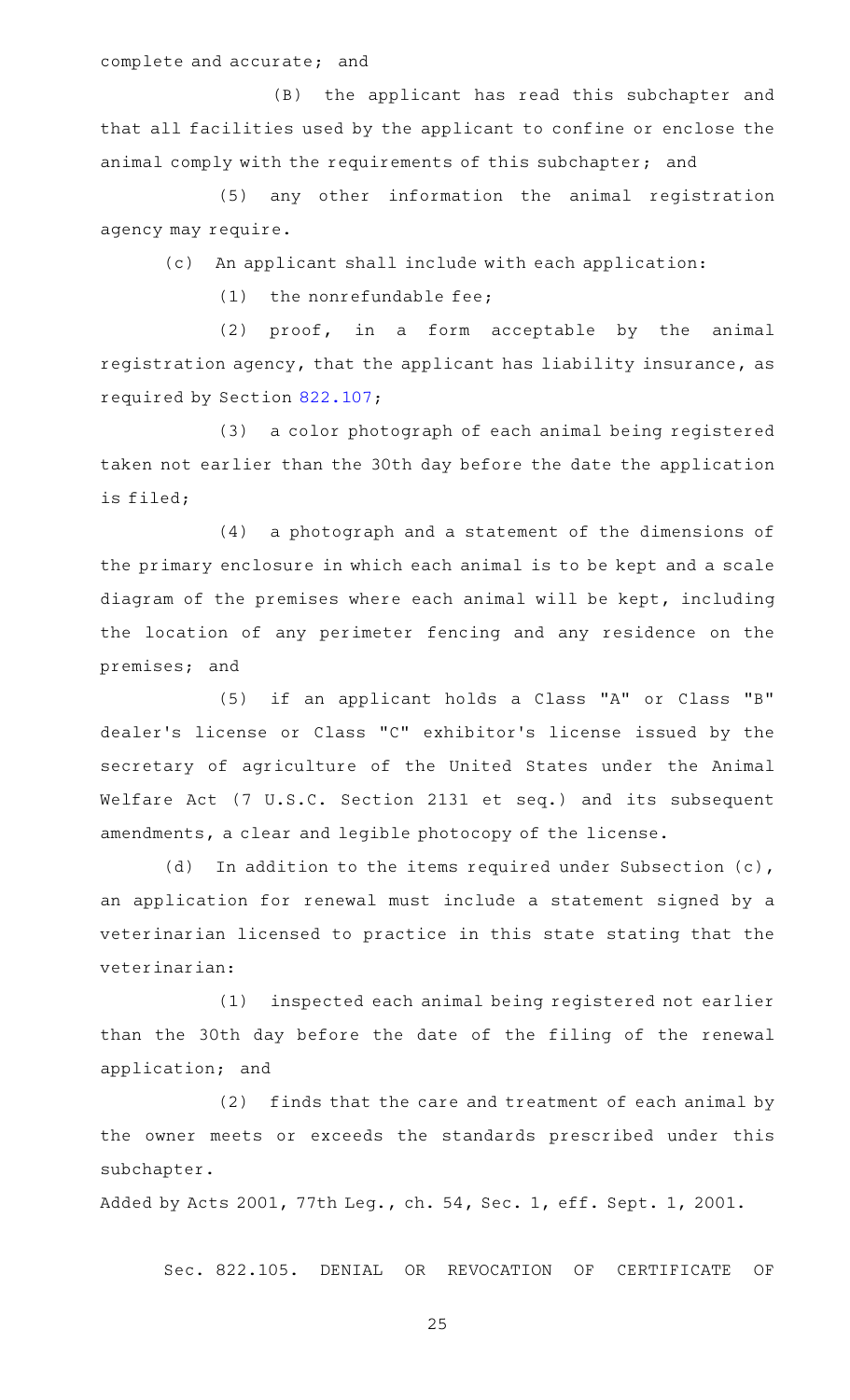REGISTRATION; APPEAL. (a) If the animal registration agency finds that an application for an original or renewal certificate of registration under this subchapter does not meet the requirements of Section [822.104](http://www.statutes.legis.state.tx.us/GetStatute.aspx?Code=HS&Value=822.104) or, after inspection, that an applicant has not complied with this subchapter, the animal registration agency shall deny the applicant a certificate of registration and give the applicant written notice of the denial and the reasons for the denial.

(b) If the animal registration agency finds, after inspection, that a registered owner provided false information in or in connection with the application or has not complied with this subchapter, the animal registration agency shall revoke the certificate of registration and give the owner written notice of the revocation and the reasons for the revocation.

(c) A person may appeal the denial of an original or renewal certificate of registration or the revocation of a certificate of registration to the justice court for the precinct in which the animal is located or the municipal court in the municipality in which the animal is located not later than the 15th day after the date the certificate of registration is denied or revoked. Either party may appeal the decision of the justice or municipal court to a county court or county court at law in the county in which the justice or municipal court is located. The decision of the county court or county court at law may not be appealed.

(d) The filing of an appeal of the denial or revocation of a certificate of registration under Subsection (c) stays the denial or revocation until the court rules on the appeal. Added by Acts 2001, 77th Leg., ch. 54, Sec. 1, eff. Sept. 1, 2001.

Sec. 822.106. DISPLAY OF CERTIFICATE OF REGISTRATION. (a) A holder of a certificate of registration shall prominently display the certificate at the premises where each animal that is the subject of the certificate of registration is kept.

(b) Not later than the 10th day after the date a person receives a certificate of registration, the person shall file a clear and legible copy of the certificate of registration with the Department of State Health Services. The executive commissioner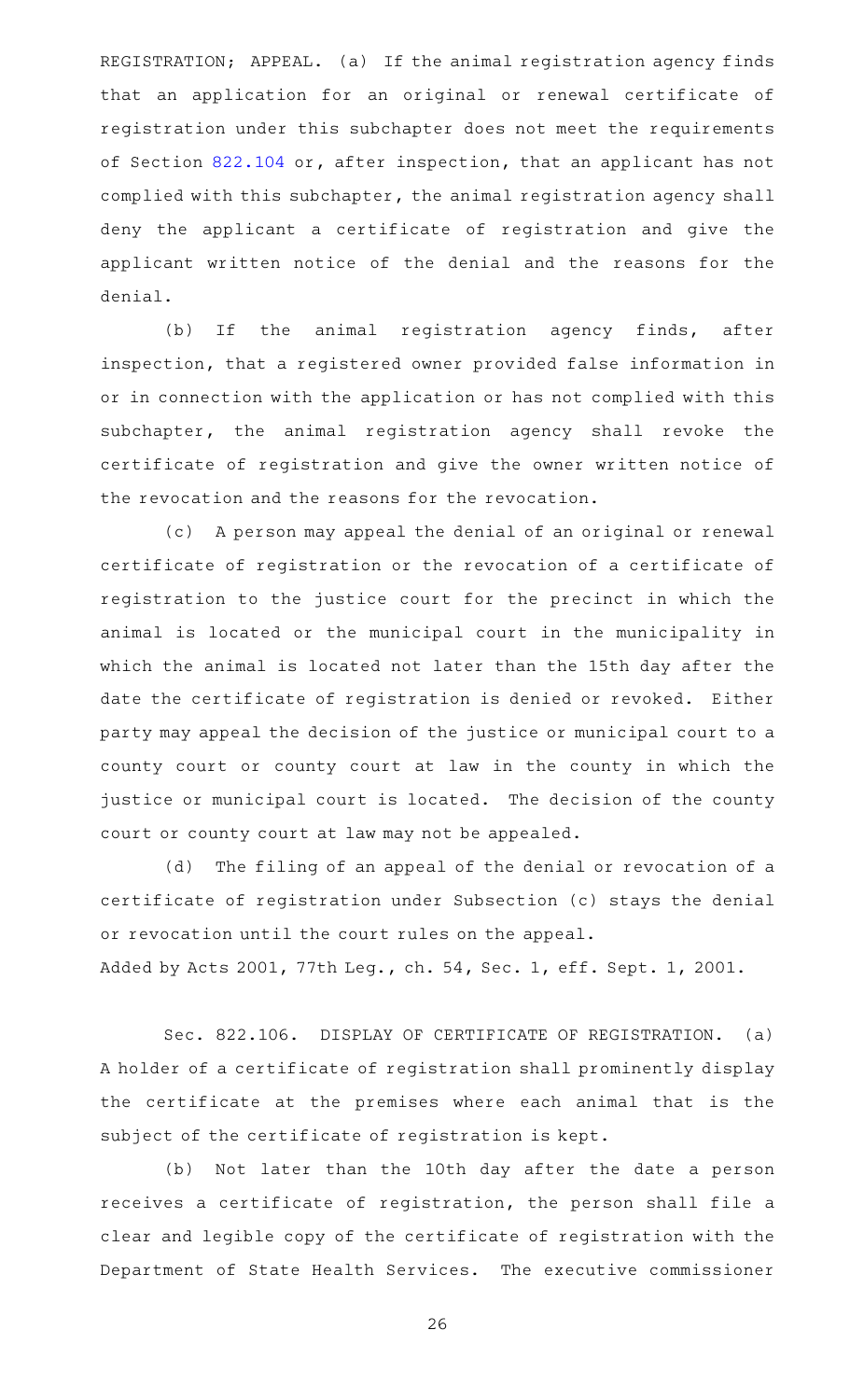shall establish a procedure for filing a certificate of registration and by rule shall establish a reasonable fee to be collected by the department in an amount sufficient to recover the cost associated with filing a certificate of registration under this subsection.

Added by Acts 2001, 77th Leg., ch. 54, Sec. 1, eff. Sept. 1, 2001. Amended by:

Acts 2015, 84th Leg., R.S., Ch. 1 (S.B. [219](http://www.legis.state.tx.us/tlodocs/84R/billtext/html/SB00219F.HTM)), Sec. 3.1601, eff. April 2, 2015.

Sec. 822.107. LIABILITY INSURANCE. An owner of a dangerous wild animal shall maintain liability insurance coverage in an amount of not less than \$100,000 for each occurrence for liability for damages for destruction of or damage to property and death or bodily injury to a person caused by the dangerous wild animal. Added by Acts 2001, 77th Leg., ch. 54, Sec. 1, eff. Sept. 1, 2001.

Sec. 822.108. INSPECTION. An owner of a dangerous wild animal, at all reasonable times, shall allow the animal registration agency, its staff, its agents, or a designated licensed veterinarian to enter the premises where the animal is kept and to inspect the animal, the primary enclosure for the animal, and the owner 's records relating to the animal to ensure compliance with this subchapter.

Added by Acts 2001, 77th Leg., ch. 54, Sec. 1, eff. Sept. 1, 2001.

Sec. 822.109. RELOCATION OR DISPOSITION OF ANIMAL. (a) An owner of a dangerous wild animal may not permanently relocate the animal unless the owner first notifies the animal registration agency in writing of the exact location to which the animal will be relocated and provides the animal registration agency, with respect to the new location, the information required by Section [822.104](http://www.statutes.legis.state.tx.us/GetStatute.aspx?Code=HS&Value=822.104).

(b) Within 10 days after the death, sale, or other disposition of the animal, the owner of the animal shall notify the animal registration agency in writing of the death, sale, or other disposition.

Added by Acts 2001, 77th Leg., ch. 54, Sec. 1, eff. Sept. 1, 2001.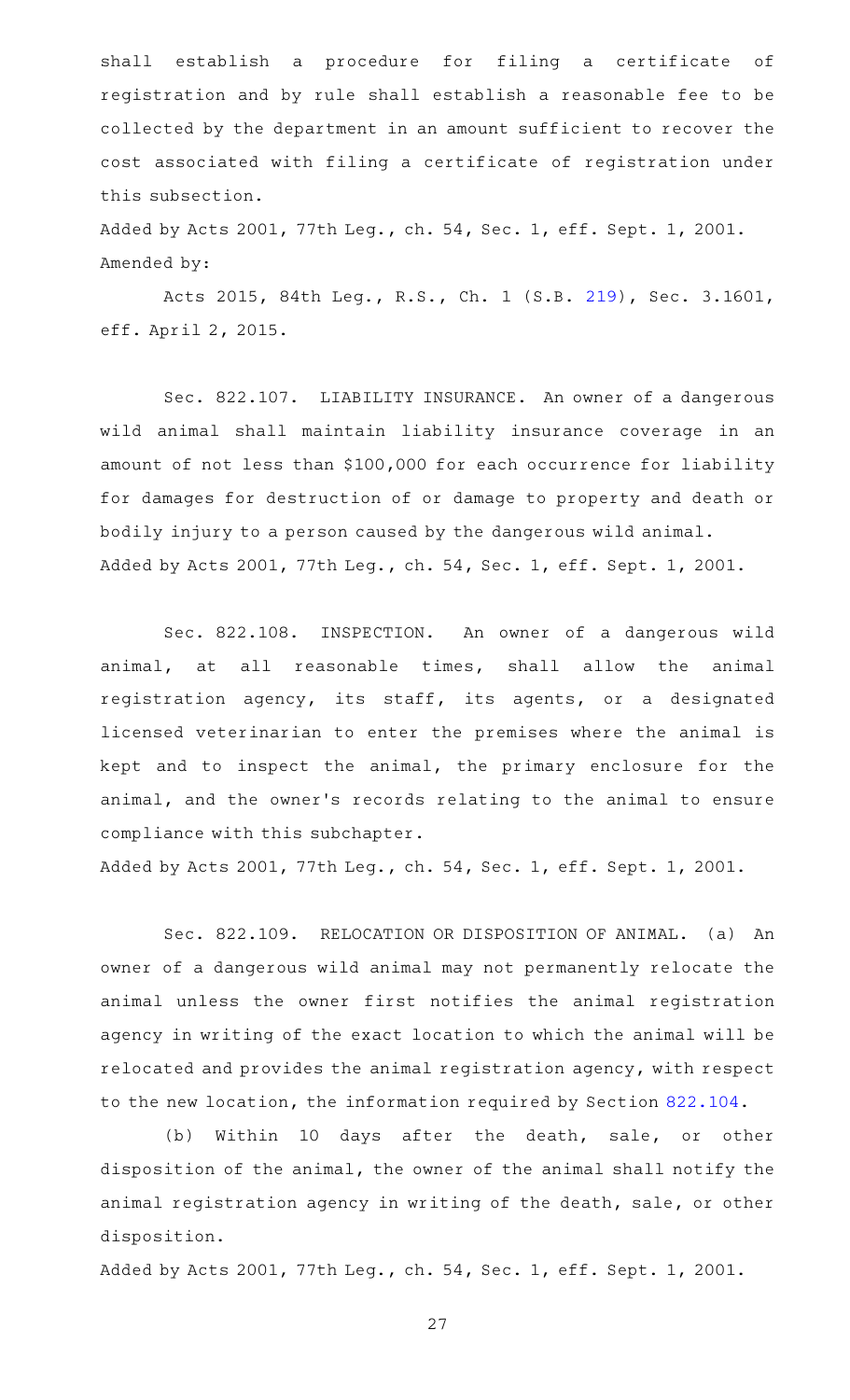Sec. 822.110. ATTACK BY ANIMAL; ESCAPE OF ANIMAL; LIABILITY. (a) An owner of a dangerous wild animal shall notify the animal registration agency of any attack of a human by the animal within 48 hours of the attack.

(b) An owner of a dangerous wild animal shall immediately notify the animal registration agency and the local law enforcement agency of any escape of the animal.

(c) An owner of a dangerous wild animal that escapes is liable for all costs incurred in apprehending and confining the animal.

(d) An animal registration agency, a law enforcement agency, or an employee of an animal registration agency or law enforcement agency is not liable to an owner of a dangerous wild animal for damages arising in connection with the escape of a dangerous wild animal, including liability for damage, injury, or death caused by the animal during or after the animal 's escape, or for injury to or death of the animal as a result of apprehension or confinement of the animal after escape.

Added by Acts 2001, 77th Leg., ch. 54, Sec. 1, eff. Sept. 1, 2001.

Sec. 822.111. POWERS AND DUTIES OF EXECUTIVE COMMISSIONER; CAGING REQUIREMENTS AND STANDARDS. (a) The executive commissioner by rule shall establish caging requirements and standards for the keeping and confinement of a dangerous wild animal to ensure that the animal is kept in a manner and confined in a primary enclosure that:

(1) protects and enhances the public's health and safety;

 $(2)$  prevents escape by the animal; and

 $(3)$  provides a safe, healthy, and humane environment for the animal.

(b) An owner of a dangerous wild animal shall keep and confine the animal in accordance with the caging requirements and standards established by the executive commissioner.

(c) An animal registration agency may approve a deviation from the caging requirements and standards established by the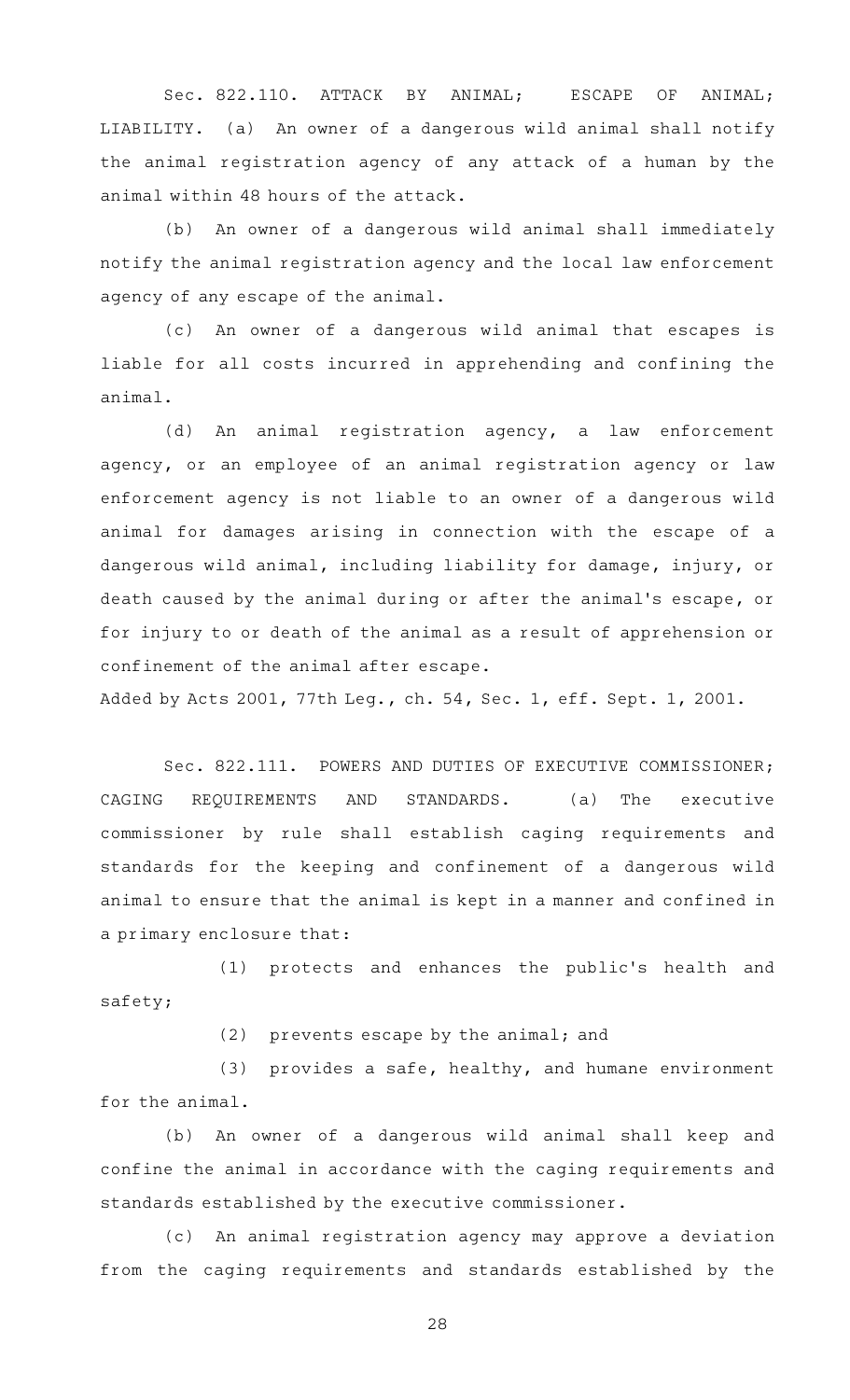executive commissioner, only if:

(1) the animal registration agency has good cause for the deviation; and

 $(2)$  the deviation:

(A) does not compromise the public's health and safety;

(B) does not reduce the total area of the primary enclosure below that established by the executive commissioner; and

(C) does not otherwise adversely affect the overall welfare of the animal involved.

Added by Acts 2001, 77th Leg., ch. 54, Sec. 1, eff. Sept. 1, 2001. Amended by:

Acts 2015, 84th Leg., R.S., Ch. 1 (S.B. [219](http://www.legis.state.tx.us/tlodocs/84R/billtext/html/SB00219F.HTM)), Sec. 3.1602, eff. April 2, 2015.

Sec. 822.112. CARE, TREATMENT, AND TRANSPORTATION OF ANIMAL. (a) For each dangerous wild animal, the owner shall comply with all applicable standards of the Animal Welfare Act (7 U.S.C. Section 2131 et seq.) and its subsequent amendments and the regulations adopted under that Act relating to:

 $(1)$  facilities and operations;

 $(2)$  animal health and husbandry; and

(3) veterinary care.

(b) An owner of a dangerous wild animal shall maintain a separate written log for each dangerous wild animal documenting the animal 's veterinary care and shall make the log available to the animal registration agency or its agent on request. The log must:

 $(1)$  identify the animal treated;

(2) provide the date of treatment;

(3) describe the type or nature of treatment; and

(4) provide the name of the attending veterinarian, if applicable.

(c) When transporting a dangerous wild animal, the owner of the animal, or a designated carrier or intermediate handler of the animal, shall comply with all transportation standards that apply to that animal under the Animal Welfare Act (7 U.S.C. Section 2131 et seq.) and its subsequent amendments or the regulations adopted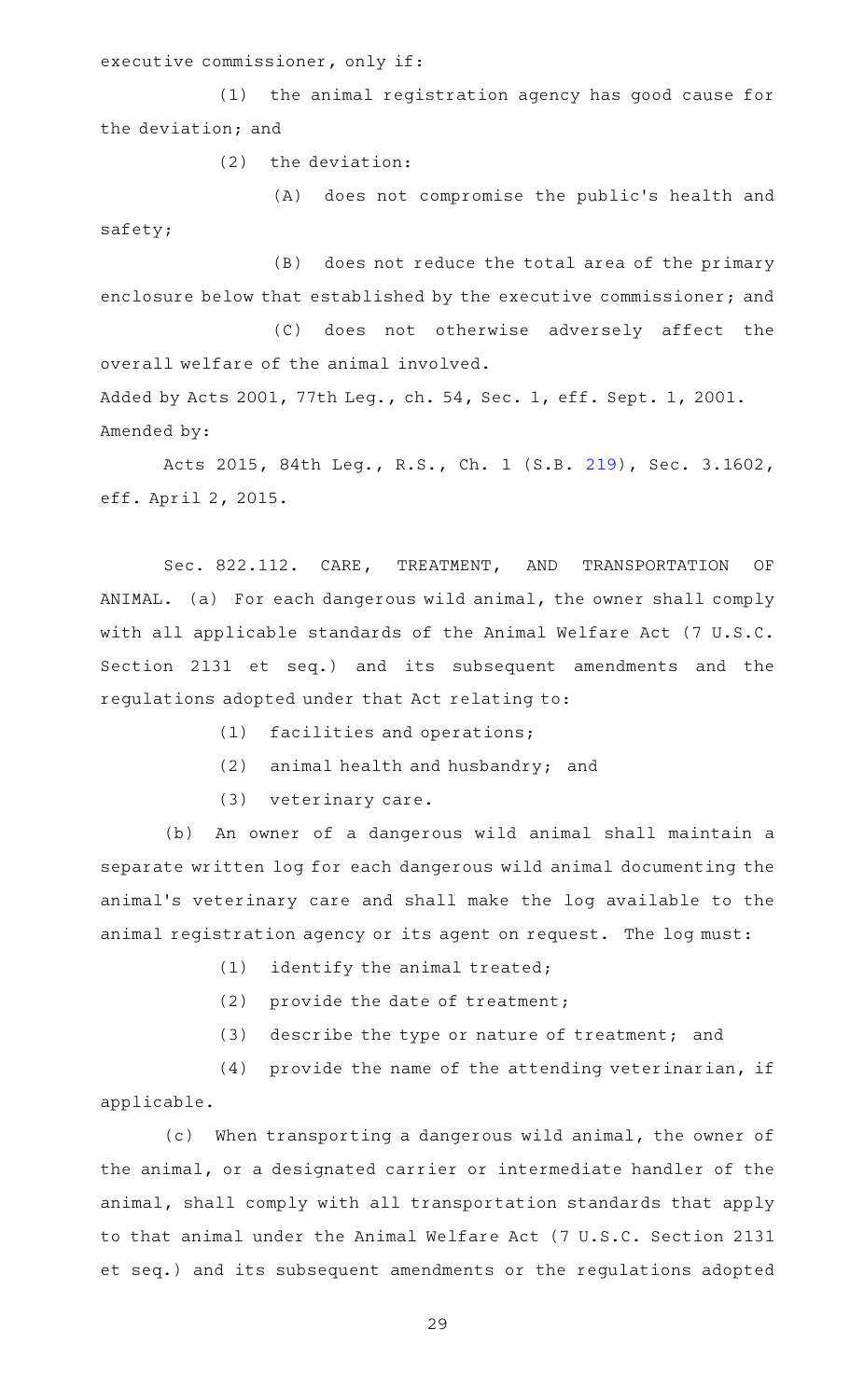under that Act.

(d) A person is exempt from the requirements of this section if the person is caring for, treating, or transporting an animal for which the person holds a Class "A" or Class "B" dealer 's license or a Class "C" exhibitor 's license issued by the secretary of agriculture of the United States under the Animal Welfare Act (7 U.S.C. Section 2131 et seq.) and its subsequent amendments. Added by Acts 2001, 77th Leg., ch. 54, Sec. 1, eff. Sept. 1, 2001.

Sec. 822.113. OFFENSE AND PENALTY. (a) A person commits an offense if the person violates Section [822.103](http://www.statutes.legis.state.tx.us/GetStatute.aspx?Code=HS&Value=822.103)(a), Section [822.106](http://www.statutes.legis.state.tx.us/GetStatute.aspx?Code=HS&Value=822.106), or Section [822.110](http://www.statutes.legis.state.tx.us/GetStatute.aspx?Code=HS&Value=822.110)(a) or (b). Each animal with respect to which there is a violation and each day that a violation continues is a separate offense.

(b) A person commits an offense if the person knowingly sells or otherwise transfers ownership of a dangerous wild animal to a person who does not have a certificate of registration for that animal as required by this subchapter.

(c) An offense under this section is a Class C misdemeanor. Added by Acts 2001, 77th Leg., ch. 54, Sec. 1, eff. Sept. 1, 2001.

Sec. 822.114. CIVIL PENALTY. (a) A person who violates Section [822.103\(](http://www.statutes.legis.state.tx.us/GetStatute.aspx?Code=HS&Value=822.103)a) is liable for a civil penalty of not less than \$200 and not more than \$2,000 for each animal with respect to which there is a violation and for each day the violation continues.

(b) The county or municipality in which the violation occurs may sue to collect a civil penalty. A civil penalty collected under this subsection may be retained by the county or municipality.

(c) The county or municipality in which the violation occurs may also recover the reasonable costs of investigation, reasonable attorney 's fees, and reasonable expert witness fees incurred by the animal registration agency in the civil action. Costs or fees recovered under this subsection shall be credited to the operating account from which payment for the animal registration agency 's expenditures was made.

Added by Acts 2001, 77th Leg., ch. 54, Sec. 1, eff. Sept. 1, 2001.